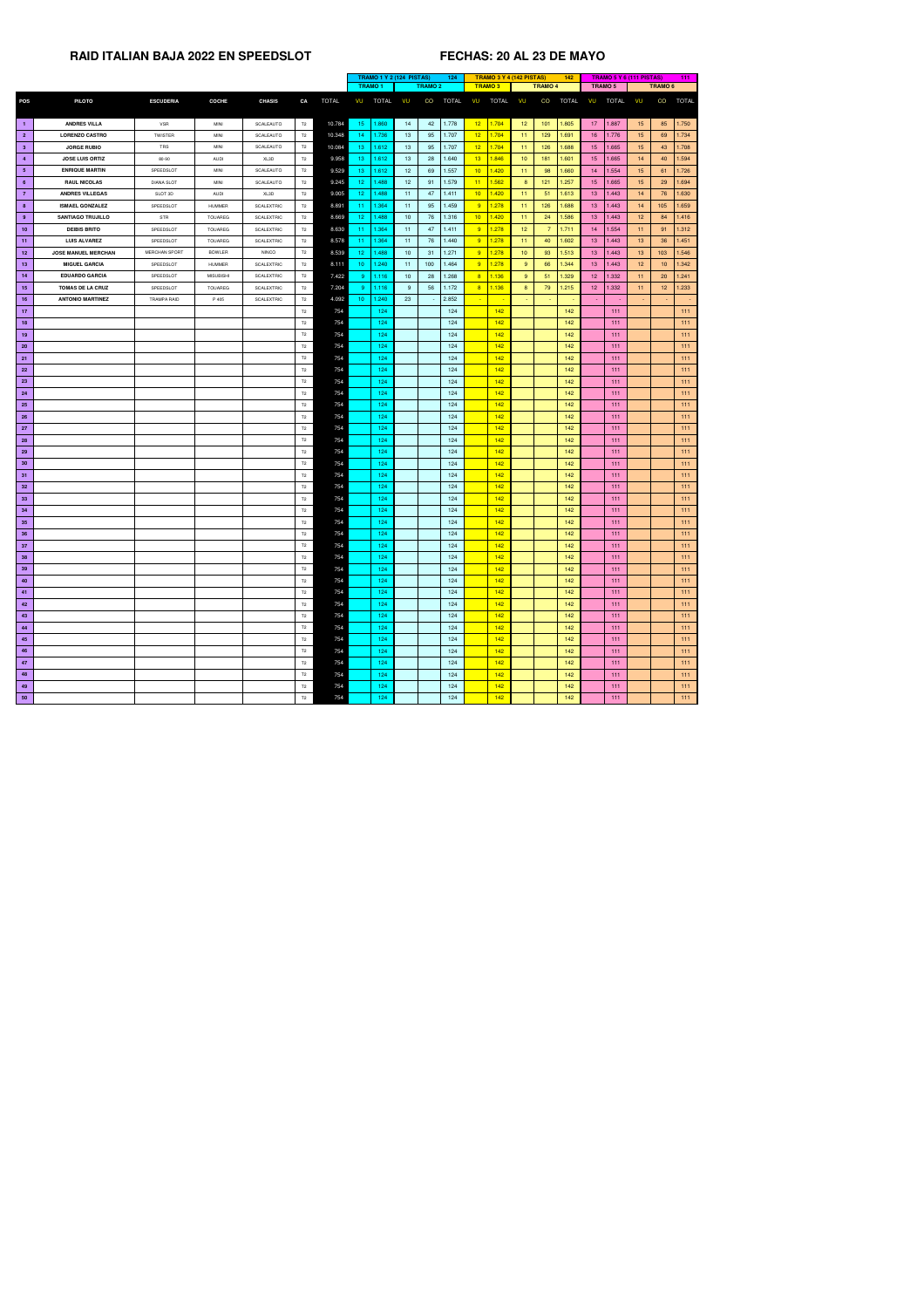| <b>TRAMO3</b><br>TRAMO 5<br><b>TRAMO 1</b><br><b>TRAMO 2</b><br><b>TRAMO 4</b><br>TRAMO <sub>6</sub><br><b>TOTAL</b><br><b>TOTAL</b><br>CO<br><b>TOTAL</b><br><b>TOTAL</b><br>VU<br>CO<br><b>TOTAL</b><br><b>TOTAL</b><br>CO<br><b>TOTAL</b><br><b>PILOTO</b><br><b>ESCUDERIA</b><br><b>COCHE</b><br><b>CHASIS</b><br>CA<br>VU<br>VU<br>VU<br>VU<br>VU<br>13<br>2.106<br>1.868<br>1.846<br>67<br>15 <sub>1</sub><br>13 <sup>°</sup><br>1.913<br>$17 -$<br>1.887<br>18<br>108<br><b>ROBERTO SANCHEZ</b><br>11.604<br>16<br>1.984<br>8 <sup>°</sup><br>$\vert$ 1<br><b>FR</b><br><b>GUSER</b><br><b>FR</b><br>T3<br>14<br>1.877<br>1.988<br>15 <sub>1</sub><br>17<br>13 <sup>°</sup><br>1.998<br>17 <sup>2</sup><br>1.916<br>$\overline{2}$<br><b>JORGE DURAN</b><br>11.493<br>15 <sub>1</sub><br>1.860<br>1.854<br>18<br>29<br>TWISTER<br>T3<br>8 <sup>°</sup><br>TWISTER<br>P 3008<br>1.799<br>13 <sup>°</sup><br>1.846<br>11.355<br>1.984<br>63<br>13 <sup>°</sup><br>55<br>1.901<br>$17 -$<br>1.887<br>17 <sup>2</sup><br>1.938<br><b>LORENZO CASTRO</b><br>T3<br>16<br>14<br>51<br>3 <sup>°</sup><br><b>TWISTER</b><br><b>TWISTER</b><br>CENTURY<br><b>JAVIER PIÑA</b><br>1.966<br>13<br>1.846<br>12<br>1.736<br>15 <sub>1</sub><br>1.846<br>17<br>1.887<br>17<br>1.894<br><b>FR</b><br>11.175<br>14<br>142<br>$\overline{7}$<br><b>FR</b><br>T3<br>106<br>$\overline{4}$<br><b>FORD F 100</b><br>13<br>10.903<br>1.817<br>T3<br>15 <sub>1</sub><br>1.860<br>1.846<br>12 <sup>°</sup><br>1.765<br>16<br>1.776<br>16<br>63<br>1.839<br>5 <sub>5</sub><br><b>JUAN JOSE CABEZAS</b><br><b>JCS</b><br><b>TWISTER</b><br>14<br>81<br>61<br>CHEVY<br>1.838<br>1.562<br>1.570<br>15<br>1.745<br><b>ISRAEL ISIDORO</b><br><b>JAMÒN SLOT</b><br><b>FR</b><br>T <sub>3</sub><br>9.548<br>1.612<br>14<br>102<br>11<br>11 <sub>1</sub><br>1.221<br>80<br><b>FORD F 100</b><br>13 <sub>1</sub><br>8 <sup>°</sup><br>$11 -$<br>$6^{\circ}$<br>1.772<br>10 <sub>1</sub><br>$\overline{7}$<br>9.535<br>13 <sub>1</sub><br>1.612<br>36<br>1.420<br>125<br>1.119<br>1.665<br>17<br>1.947<br>$\overline{7}$<br><b>JOSE PABLO BAQUERO</b><br>AXARQUIA<br>CENTURY<br>TWISTER<br>T3<br>14<br>15 <sub>1</sub><br>60<br>1.556<br>1.562<br>9.269<br>1.612<br>12 <sub>2</sub><br>68<br>11<br>9 <sup>°</sup><br>1.285<br>1.554<br>15<br>35<br>1.700<br><b>ENRIQUE MARTIN</b><br>T3<br>13 <sub>1</sub><br>$\overline{7}$<br>8 <sup>2</sup><br>SPEDSLOT<br><b>MISUBHISI</b><br><b>MITOOS</b><br>14<br>124<br>142<br>124<br>142<br>111<br>111<br>9<br>754<br>124<br>142<br>754<br>124<br>142<br>111<br>111<br>11<br>124<br>142<br>754<br>124<br>142<br>111<br>111<br>12<br>754<br>124<br>142<br>142<br>13<br>124<br>111<br>111<br>124<br>754<br>142<br>142<br>111<br>124<br>111<br>14<br>124<br>754<br>142<br>142<br>111<br>124<br>111<br>15<br>754<br>124<br>124<br>142<br>142<br>111<br>111<br>16<br>754<br>124<br>142<br>142<br>124<br>111<br>111<br>17 <sub>2</sub><br>754<br>124<br>124<br>142<br>142<br>111<br>111<br>18<br>124<br>142<br>754<br>124<br>142<br>111<br>111<br>19<br>754<br>124<br>142<br>124<br>142<br>111<br>111<br><b>20</b><br>124<br>142<br>754<br>142<br>111<br>124<br>111<br>21<br>754<br>124<br>142<br>124<br>142<br>111<br>22<br>111<br>754<br>124<br>142<br>142<br>124<br>111<br>111<br><b>23</b><br>754<br>124<br>142<br>142<br>124<br>111<br>111<br>24<br>754<br>124<br>142<br><b>25</b><br>142<br>111<br>111<br>124<br>124<br>754<br>142<br>26<br>124<br>142<br>111<br>111<br>T3<br>124<br>142<br><b>28</b><br>754<br>124<br>142<br>111<br>111<br>T <sub>3</sub><br>124<br>142<br>142<br>29<br>754<br>124<br>111<br>111<br>T3<br>754<br>124<br>142<br>30<br>124<br>142<br>111<br>111<br>T3<br>754<br>124<br>142<br>142<br>111<br>31<br>124<br>111<br>T3<br>754<br>124<br>142<br>142<br>32 <sub>2</sub><br>124<br>111<br>111<br>T3<br>754<br>124<br>142 <sub>1</sub><br>142<br>111<br>33<br>T3<br>124<br>111<br>124<br>142<br>754<br>142<br>34<br>124<br>111<br>111<br>T3<br>754<br>124<br>35<br>124<br>142<br>142<br>111<br>111<br>T3<br>124<br>142<br>36<br>T3<br>754<br>124<br>142<br>111<br>111<br>754<br>142<br>37<br>T3<br>124<br>124<br>142<br>111<br>111<br>142<br>124<br>142<br>38<br>T3<br>754<br>124<br>111<br>111<br>754<br>142<br>39<br>124<br>142<br>T <sub>3</sub><br>124<br>111<br>111<br>754<br>40<br>T3<br>124<br>142<br>142<br>111<br>111<br>124<br>754<br>124<br>124<br>142<br>142<br>111<br>T3<br>41<br>111<br>142<br>42<br>T3<br>754<br>124<br>142<br>111<br>124<br>111<br>124<br>142<br>754<br>142<br>111<br>43<br>T3<br>124<br>111<br>T <sub>3</sub><br>124<br>142<br>44<br>754<br>124<br>142<br>111<br>111<br>124<br>142<br>754<br>124<br>142<br>111<br>111<br>T3<br>45<br>142<br>754<br>124<br>124<br>142<br>46<br>T3<br>111<br>111<br>142<br>754<br>124<br>142<br>124<br>111<br>47<br>111<br>T3<br>142<br>754<br>124<br>124<br>142<br>111<br>111<br>48<br>T3<br>754<br>124<br>142<br>124<br>142<br>111<br>49<br>T3<br>111<br>142<br>754<br>124<br>124<br>142<br>50<br>111<br>111<br>T3<br>142<br>754<br>124<br>142<br>124<br>111<br>111<br>51<br>T3 |            |  |  |    |     |     | TRAMO 1 Y 2 (124 PISTAS)<br>124 |  | TRAMO 3 Y 4 (142 PISTAS) |     | 142 |     | <b>TRAMO 5 Y 6 (111 PISTAS)</b> | 111 |     |
|-------------------------------------------------------------------------------------------------------------------------------------------------------------------------------------------------------------------------------------------------------------------------------------------------------------------------------------------------------------------------------------------------------------------------------------------------------------------------------------------------------------------------------------------------------------------------------------------------------------------------------------------------------------------------------------------------------------------------------------------------------------------------------------------------------------------------------------------------------------------------------------------------------------------------------------------------------------------------------------------------------------------------------------------------------------------------------------------------------------------------------------------------------------------------------------------------------------------------------------------------------------------------------------------------------------------------------------------------------------------------------------------------------------------------------------------------------------------------------------------------------------------------------------------------------------------------------------------------------------------------------------------------------------------------------------------------------------------------------------------------------------------------------------------------------------------------------------------------------------------------------------------------------------------------------------------------------------------------------------------------------------------------------------------------------------------------------------------------------------------------------------------------------------------------------------------------------------------------------------------------------------------------------------------------------------------------------------------------------------------------------------------------------------------------------------------------------------------------------------------------------------------------------------------------------------------------------------------------------------------------------------------------------------------------------------------------------------------------------------------------------------------------------------------------------------------------------------------------------------------------------------------------------------------------------------------------------------------------------------------------------------------------------------------------------------------------------------------------------------------------------------------------------------------------------------------------------------------------------------------------------------------------------------------------------------------------------------------------------------------------------------------------------------------------------------------------------------------------------------------------------------------------------------------------------------------------------------------------------------------------------------------------------------------------------------------------------------------------------------------------------------------------------------------------------------------------------------------------------------------------------------------------------------------------------------------------------------------------------------------------------------------------------------------------------------------------------------------------------------------------------------------------------------------------------------------------------------------------------------------------------------------------------------------------------------------------------------------------------------------------------------------------------------------------------------------------------------------------------------------------------------------------------------------------------------------------------------------------------------------------------------------------------------------------------------------------------------------------------------------------------------------------------------------------------------------------------------------------------------------------------------------------------------------------------------------------------------------------------------------------------------------------------------------------------------------------------------|------------|--|--|----|-----|-----|---------------------------------|--|--------------------------|-----|-----|-----|---------------------------------|-----|-----|
|                                                                                                                                                                                                                                                                                                                                                                                                                                                                                                                                                                                                                                                                                                                                                                                                                                                                                                                                                                                                                                                                                                                                                                                                                                                                                                                                                                                                                                                                                                                                                                                                                                                                                                                                                                                                                                                                                                                                                                                                                                                                                                                                                                                                                                                                                                                                                                                                                                                                                                                                                                                                                                                                                                                                                                                                                                                                                                                                                                                                                                                                                                                                                                                                                                                                                                                                                                                                                                                                                                                                                                                                                                                                                                                                                                                                                                                                                                                                                                                                                                                                                                                                                                                                                                                                                                                                                                                                                                                                                                                                                                                                                                                                                                                                                                                                                                                                                                                                                                                                                                                                                     |            |  |  |    |     |     |                                 |  |                          |     |     |     |                                 |     |     |
|                                                                                                                                                                                                                                                                                                                                                                                                                                                                                                                                                                                                                                                                                                                                                                                                                                                                                                                                                                                                                                                                                                                                                                                                                                                                                                                                                                                                                                                                                                                                                                                                                                                                                                                                                                                                                                                                                                                                                                                                                                                                                                                                                                                                                                                                                                                                                                                                                                                                                                                                                                                                                                                                                                                                                                                                                                                                                                                                                                                                                                                                                                                                                                                                                                                                                                                                                                                                                                                                                                                                                                                                                                                                                                                                                                                                                                                                                                                                                                                                                                                                                                                                                                                                                                                                                                                                                                                                                                                                                                                                                                                                                                                                                                                                                                                                                                                                                                                                                                                                                                                                                     | <b>POS</b> |  |  |    |     |     |                                 |  |                          |     |     |     |                                 |     |     |
|                                                                                                                                                                                                                                                                                                                                                                                                                                                                                                                                                                                                                                                                                                                                                                                                                                                                                                                                                                                                                                                                                                                                                                                                                                                                                                                                                                                                                                                                                                                                                                                                                                                                                                                                                                                                                                                                                                                                                                                                                                                                                                                                                                                                                                                                                                                                                                                                                                                                                                                                                                                                                                                                                                                                                                                                                                                                                                                                                                                                                                                                                                                                                                                                                                                                                                                                                                                                                                                                                                                                                                                                                                                                                                                                                                                                                                                                                                                                                                                                                                                                                                                                                                                                                                                                                                                                                                                                                                                                                                                                                                                                                                                                                                                                                                                                                                                                                                                                                                                                                                                                                     |            |  |  |    |     |     |                                 |  |                          |     |     |     |                                 |     |     |
|                                                                                                                                                                                                                                                                                                                                                                                                                                                                                                                                                                                                                                                                                                                                                                                                                                                                                                                                                                                                                                                                                                                                                                                                                                                                                                                                                                                                                                                                                                                                                                                                                                                                                                                                                                                                                                                                                                                                                                                                                                                                                                                                                                                                                                                                                                                                                                                                                                                                                                                                                                                                                                                                                                                                                                                                                                                                                                                                                                                                                                                                                                                                                                                                                                                                                                                                                                                                                                                                                                                                                                                                                                                                                                                                                                                                                                                                                                                                                                                                                                                                                                                                                                                                                                                                                                                                                                                                                                                                                                                                                                                                                                                                                                                                                                                                                                                                                                                                                                                                                                                                                     |            |  |  |    |     |     |                                 |  |                          |     |     |     |                                 |     |     |
|                                                                                                                                                                                                                                                                                                                                                                                                                                                                                                                                                                                                                                                                                                                                                                                                                                                                                                                                                                                                                                                                                                                                                                                                                                                                                                                                                                                                                                                                                                                                                                                                                                                                                                                                                                                                                                                                                                                                                                                                                                                                                                                                                                                                                                                                                                                                                                                                                                                                                                                                                                                                                                                                                                                                                                                                                                                                                                                                                                                                                                                                                                                                                                                                                                                                                                                                                                                                                                                                                                                                                                                                                                                                                                                                                                                                                                                                                                                                                                                                                                                                                                                                                                                                                                                                                                                                                                                                                                                                                                                                                                                                                                                                                                                                                                                                                                                                                                                                                                                                                                                                                     |            |  |  |    |     |     |                                 |  |                          |     |     |     |                                 |     |     |
|                                                                                                                                                                                                                                                                                                                                                                                                                                                                                                                                                                                                                                                                                                                                                                                                                                                                                                                                                                                                                                                                                                                                                                                                                                                                                                                                                                                                                                                                                                                                                                                                                                                                                                                                                                                                                                                                                                                                                                                                                                                                                                                                                                                                                                                                                                                                                                                                                                                                                                                                                                                                                                                                                                                                                                                                                                                                                                                                                                                                                                                                                                                                                                                                                                                                                                                                                                                                                                                                                                                                                                                                                                                                                                                                                                                                                                                                                                                                                                                                                                                                                                                                                                                                                                                                                                                                                                                                                                                                                                                                                                                                                                                                                                                                                                                                                                                                                                                                                                                                                                                                                     |            |  |  |    |     |     |                                 |  |                          |     |     |     |                                 |     |     |
|                                                                                                                                                                                                                                                                                                                                                                                                                                                                                                                                                                                                                                                                                                                                                                                                                                                                                                                                                                                                                                                                                                                                                                                                                                                                                                                                                                                                                                                                                                                                                                                                                                                                                                                                                                                                                                                                                                                                                                                                                                                                                                                                                                                                                                                                                                                                                                                                                                                                                                                                                                                                                                                                                                                                                                                                                                                                                                                                                                                                                                                                                                                                                                                                                                                                                                                                                                                                                                                                                                                                                                                                                                                                                                                                                                                                                                                                                                                                                                                                                                                                                                                                                                                                                                                                                                                                                                                                                                                                                                                                                                                                                                                                                                                                                                                                                                                                                                                                                                                                                                                                                     |            |  |  |    |     |     |                                 |  |                          |     |     |     |                                 |     |     |
|                                                                                                                                                                                                                                                                                                                                                                                                                                                                                                                                                                                                                                                                                                                                                                                                                                                                                                                                                                                                                                                                                                                                                                                                                                                                                                                                                                                                                                                                                                                                                                                                                                                                                                                                                                                                                                                                                                                                                                                                                                                                                                                                                                                                                                                                                                                                                                                                                                                                                                                                                                                                                                                                                                                                                                                                                                                                                                                                                                                                                                                                                                                                                                                                                                                                                                                                                                                                                                                                                                                                                                                                                                                                                                                                                                                                                                                                                                                                                                                                                                                                                                                                                                                                                                                                                                                                                                                                                                                                                                                                                                                                                                                                                                                                                                                                                                                                                                                                                                                                                                                                                     |            |  |  |    |     |     |                                 |  |                          |     |     |     |                                 |     |     |
|                                                                                                                                                                                                                                                                                                                                                                                                                                                                                                                                                                                                                                                                                                                                                                                                                                                                                                                                                                                                                                                                                                                                                                                                                                                                                                                                                                                                                                                                                                                                                                                                                                                                                                                                                                                                                                                                                                                                                                                                                                                                                                                                                                                                                                                                                                                                                                                                                                                                                                                                                                                                                                                                                                                                                                                                                                                                                                                                                                                                                                                                                                                                                                                                                                                                                                                                                                                                                                                                                                                                                                                                                                                                                                                                                                                                                                                                                                                                                                                                                                                                                                                                                                                                                                                                                                                                                                                                                                                                                                                                                                                                                                                                                                                                                                                                                                                                                                                                                                                                                                                                                     |            |  |  |    |     |     |                                 |  |                          |     |     |     |                                 |     |     |
|                                                                                                                                                                                                                                                                                                                                                                                                                                                                                                                                                                                                                                                                                                                                                                                                                                                                                                                                                                                                                                                                                                                                                                                                                                                                                                                                                                                                                                                                                                                                                                                                                                                                                                                                                                                                                                                                                                                                                                                                                                                                                                                                                                                                                                                                                                                                                                                                                                                                                                                                                                                                                                                                                                                                                                                                                                                                                                                                                                                                                                                                                                                                                                                                                                                                                                                                                                                                                                                                                                                                                                                                                                                                                                                                                                                                                                                                                                                                                                                                                                                                                                                                                                                                                                                                                                                                                                                                                                                                                                                                                                                                                                                                                                                                                                                                                                                                                                                                                                                                                                                                                     |            |  |  |    |     |     |                                 |  |                          |     |     |     |                                 |     |     |
|                                                                                                                                                                                                                                                                                                                                                                                                                                                                                                                                                                                                                                                                                                                                                                                                                                                                                                                                                                                                                                                                                                                                                                                                                                                                                                                                                                                                                                                                                                                                                                                                                                                                                                                                                                                                                                                                                                                                                                                                                                                                                                                                                                                                                                                                                                                                                                                                                                                                                                                                                                                                                                                                                                                                                                                                                                                                                                                                                                                                                                                                                                                                                                                                                                                                                                                                                                                                                                                                                                                                                                                                                                                                                                                                                                                                                                                                                                                                                                                                                                                                                                                                                                                                                                                                                                                                                                                                                                                                                                                                                                                                                                                                                                                                                                                                                                                                                                                                                                                                                                                                                     |            |  |  |    |     |     |                                 |  |                          |     |     |     |                                 |     |     |
|                                                                                                                                                                                                                                                                                                                                                                                                                                                                                                                                                                                                                                                                                                                                                                                                                                                                                                                                                                                                                                                                                                                                                                                                                                                                                                                                                                                                                                                                                                                                                                                                                                                                                                                                                                                                                                                                                                                                                                                                                                                                                                                                                                                                                                                                                                                                                                                                                                                                                                                                                                                                                                                                                                                                                                                                                                                                                                                                                                                                                                                                                                                                                                                                                                                                                                                                                                                                                                                                                                                                                                                                                                                                                                                                                                                                                                                                                                                                                                                                                                                                                                                                                                                                                                                                                                                                                                                                                                                                                                                                                                                                                                                                                                                                                                                                                                                                                                                                                                                                                                                                                     |            |  |  |    |     |     |                                 |  |                          |     |     |     |                                 |     |     |
|                                                                                                                                                                                                                                                                                                                                                                                                                                                                                                                                                                                                                                                                                                                                                                                                                                                                                                                                                                                                                                                                                                                                                                                                                                                                                                                                                                                                                                                                                                                                                                                                                                                                                                                                                                                                                                                                                                                                                                                                                                                                                                                                                                                                                                                                                                                                                                                                                                                                                                                                                                                                                                                                                                                                                                                                                                                                                                                                                                                                                                                                                                                                                                                                                                                                                                                                                                                                                                                                                                                                                                                                                                                                                                                                                                                                                                                                                                                                                                                                                                                                                                                                                                                                                                                                                                                                                                                                                                                                                                                                                                                                                                                                                                                                                                                                                                                                                                                                                                                                                                                                                     |            |  |  |    |     |     |                                 |  |                          |     |     |     |                                 |     |     |
|                                                                                                                                                                                                                                                                                                                                                                                                                                                                                                                                                                                                                                                                                                                                                                                                                                                                                                                                                                                                                                                                                                                                                                                                                                                                                                                                                                                                                                                                                                                                                                                                                                                                                                                                                                                                                                                                                                                                                                                                                                                                                                                                                                                                                                                                                                                                                                                                                                                                                                                                                                                                                                                                                                                                                                                                                                                                                                                                                                                                                                                                                                                                                                                                                                                                                                                                                                                                                                                                                                                                                                                                                                                                                                                                                                                                                                                                                                                                                                                                                                                                                                                                                                                                                                                                                                                                                                                                                                                                                                                                                                                                                                                                                                                                                                                                                                                                                                                                                                                                                                                                                     |            |  |  |    |     |     |                                 |  |                          |     |     |     |                                 |     |     |
|                                                                                                                                                                                                                                                                                                                                                                                                                                                                                                                                                                                                                                                                                                                                                                                                                                                                                                                                                                                                                                                                                                                                                                                                                                                                                                                                                                                                                                                                                                                                                                                                                                                                                                                                                                                                                                                                                                                                                                                                                                                                                                                                                                                                                                                                                                                                                                                                                                                                                                                                                                                                                                                                                                                                                                                                                                                                                                                                                                                                                                                                                                                                                                                                                                                                                                                                                                                                                                                                                                                                                                                                                                                                                                                                                                                                                                                                                                                                                                                                                                                                                                                                                                                                                                                                                                                                                                                                                                                                                                                                                                                                                                                                                                                                                                                                                                                                                                                                                                                                                                                                                     |            |  |  |    |     |     |                                 |  |                          |     |     |     |                                 |     |     |
|                                                                                                                                                                                                                                                                                                                                                                                                                                                                                                                                                                                                                                                                                                                                                                                                                                                                                                                                                                                                                                                                                                                                                                                                                                                                                                                                                                                                                                                                                                                                                                                                                                                                                                                                                                                                                                                                                                                                                                                                                                                                                                                                                                                                                                                                                                                                                                                                                                                                                                                                                                                                                                                                                                                                                                                                                                                                                                                                                                                                                                                                                                                                                                                                                                                                                                                                                                                                                                                                                                                                                                                                                                                                                                                                                                                                                                                                                                                                                                                                                                                                                                                                                                                                                                                                                                                                                                                                                                                                                                                                                                                                                                                                                                                                                                                                                                                                                                                                                                                                                                                                                     |            |  |  |    |     |     |                                 |  |                          |     |     |     |                                 |     |     |
|                                                                                                                                                                                                                                                                                                                                                                                                                                                                                                                                                                                                                                                                                                                                                                                                                                                                                                                                                                                                                                                                                                                                                                                                                                                                                                                                                                                                                                                                                                                                                                                                                                                                                                                                                                                                                                                                                                                                                                                                                                                                                                                                                                                                                                                                                                                                                                                                                                                                                                                                                                                                                                                                                                                                                                                                                                                                                                                                                                                                                                                                                                                                                                                                                                                                                                                                                                                                                                                                                                                                                                                                                                                                                                                                                                                                                                                                                                                                                                                                                                                                                                                                                                                                                                                                                                                                                                                                                                                                                                                                                                                                                                                                                                                                                                                                                                                                                                                                                                                                                                                                                     |            |  |  |    |     |     |                                 |  |                          |     |     |     |                                 |     |     |
|                                                                                                                                                                                                                                                                                                                                                                                                                                                                                                                                                                                                                                                                                                                                                                                                                                                                                                                                                                                                                                                                                                                                                                                                                                                                                                                                                                                                                                                                                                                                                                                                                                                                                                                                                                                                                                                                                                                                                                                                                                                                                                                                                                                                                                                                                                                                                                                                                                                                                                                                                                                                                                                                                                                                                                                                                                                                                                                                                                                                                                                                                                                                                                                                                                                                                                                                                                                                                                                                                                                                                                                                                                                                                                                                                                                                                                                                                                                                                                                                                                                                                                                                                                                                                                                                                                                                                                                                                                                                                                                                                                                                                                                                                                                                                                                                                                                                                                                                                                                                                                                                                     |            |  |  |    |     |     |                                 |  |                          |     |     |     |                                 |     |     |
|                                                                                                                                                                                                                                                                                                                                                                                                                                                                                                                                                                                                                                                                                                                                                                                                                                                                                                                                                                                                                                                                                                                                                                                                                                                                                                                                                                                                                                                                                                                                                                                                                                                                                                                                                                                                                                                                                                                                                                                                                                                                                                                                                                                                                                                                                                                                                                                                                                                                                                                                                                                                                                                                                                                                                                                                                                                                                                                                                                                                                                                                                                                                                                                                                                                                                                                                                                                                                                                                                                                                                                                                                                                                                                                                                                                                                                                                                                                                                                                                                                                                                                                                                                                                                                                                                                                                                                                                                                                                                                                                                                                                                                                                                                                                                                                                                                                                                                                                                                                                                                                                                     |            |  |  |    |     |     |                                 |  |                          |     |     |     |                                 |     |     |
|                                                                                                                                                                                                                                                                                                                                                                                                                                                                                                                                                                                                                                                                                                                                                                                                                                                                                                                                                                                                                                                                                                                                                                                                                                                                                                                                                                                                                                                                                                                                                                                                                                                                                                                                                                                                                                                                                                                                                                                                                                                                                                                                                                                                                                                                                                                                                                                                                                                                                                                                                                                                                                                                                                                                                                                                                                                                                                                                                                                                                                                                                                                                                                                                                                                                                                                                                                                                                                                                                                                                                                                                                                                                                                                                                                                                                                                                                                                                                                                                                                                                                                                                                                                                                                                                                                                                                                                                                                                                                                                                                                                                                                                                                                                                                                                                                                                                                                                                                                                                                                                                                     |            |  |  |    |     |     |                                 |  |                          |     |     |     |                                 |     |     |
|                                                                                                                                                                                                                                                                                                                                                                                                                                                                                                                                                                                                                                                                                                                                                                                                                                                                                                                                                                                                                                                                                                                                                                                                                                                                                                                                                                                                                                                                                                                                                                                                                                                                                                                                                                                                                                                                                                                                                                                                                                                                                                                                                                                                                                                                                                                                                                                                                                                                                                                                                                                                                                                                                                                                                                                                                                                                                                                                                                                                                                                                                                                                                                                                                                                                                                                                                                                                                                                                                                                                                                                                                                                                                                                                                                                                                                                                                                                                                                                                                                                                                                                                                                                                                                                                                                                                                                                                                                                                                                                                                                                                                                                                                                                                                                                                                                                                                                                                                                                                                                                                                     |            |  |  |    |     |     |                                 |  |                          |     |     |     |                                 |     |     |
|                                                                                                                                                                                                                                                                                                                                                                                                                                                                                                                                                                                                                                                                                                                                                                                                                                                                                                                                                                                                                                                                                                                                                                                                                                                                                                                                                                                                                                                                                                                                                                                                                                                                                                                                                                                                                                                                                                                                                                                                                                                                                                                                                                                                                                                                                                                                                                                                                                                                                                                                                                                                                                                                                                                                                                                                                                                                                                                                                                                                                                                                                                                                                                                                                                                                                                                                                                                                                                                                                                                                                                                                                                                                                                                                                                                                                                                                                                                                                                                                                                                                                                                                                                                                                                                                                                                                                                                                                                                                                                                                                                                                                                                                                                                                                                                                                                                                                                                                                                                                                                                                                     |            |  |  |    |     |     |                                 |  |                          |     |     |     |                                 |     |     |
|                                                                                                                                                                                                                                                                                                                                                                                                                                                                                                                                                                                                                                                                                                                                                                                                                                                                                                                                                                                                                                                                                                                                                                                                                                                                                                                                                                                                                                                                                                                                                                                                                                                                                                                                                                                                                                                                                                                                                                                                                                                                                                                                                                                                                                                                                                                                                                                                                                                                                                                                                                                                                                                                                                                                                                                                                                                                                                                                                                                                                                                                                                                                                                                                                                                                                                                                                                                                                                                                                                                                                                                                                                                                                                                                                                                                                                                                                                                                                                                                                                                                                                                                                                                                                                                                                                                                                                                                                                                                                                                                                                                                                                                                                                                                                                                                                                                                                                                                                                                                                                                                                     |            |  |  |    |     |     |                                 |  |                          |     |     |     |                                 |     |     |
|                                                                                                                                                                                                                                                                                                                                                                                                                                                                                                                                                                                                                                                                                                                                                                                                                                                                                                                                                                                                                                                                                                                                                                                                                                                                                                                                                                                                                                                                                                                                                                                                                                                                                                                                                                                                                                                                                                                                                                                                                                                                                                                                                                                                                                                                                                                                                                                                                                                                                                                                                                                                                                                                                                                                                                                                                                                                                                                                                                                                                                                                                                                                                                                                                                                                                                                                                                                                                                                                                                                                                                                                                                                                                                                                                                                                                                                                                                                                                                                                                                                                                                                                                                                                                                                                                                                                                                                                                                                                                                                                                                                                                                                                                                                                                                                                                                                                                                                                                                                                                                                                                     |            |  |  |    |     |     |                                 |  |                          |     |     |     |                                 |     |     |
|                                                                                                                                                                                                                                                                                                                                                                                                                                                                                                                                                                                                                                                                                                                                                                                                                                                                                                                                                                                                                                                                                                                                                                                                                                                                                                                                                                                                                                                                                                                                                                                                                                                                                                                                                                                                                                                                                                                                                                                                                                                                                                                                                                                                                                                                                                                                                                                                                                                                                                                                                                                                                                                                                                                                                                                                                                                                                                                                                                                                                                                                                                                                                                                                                                                                                                                                                                                                                                                                                                                                                                                                                                                                                                                                                                                                                                                                                                                                                                                                                                                                                                                                                                                                                                                                                                                                                                                                                                                                                                                                                                                                                                                                                                                                                                                                                                                                                                                                                                                                                                                                                     |            |  |  |    |     |     |                                 |  |                          |     |     |     |                                 |     |     |
|                                                                                                                                                                                                                                                                                                                                                                                                                                                                                                                                                                                                                                                                                                                                                                                                                                                                                                                                                                                                                                                                                                                                                                                                                                                                                                                                                                                                                                                                                                                                                                                                                                                                                                                                                                                                                                                                                                                                                                                                                                                                                                                                                                                                                                                                                                                                                                                                                                                                                                                                                                                                                                                                                                                                                                                                                                                                                                                                                                                                                                                                                                                                                                                                                                                                                                                                                                                                                                                                                                                                                                                                                                                                                                                                                                                                                                                                                                                                                                                                                                                                                                                                                                                                                                                                                                                                                                                                                                                                                                                                                                                                                                                                                                                                                                                                                                                                                                                                                                                                                                                                                     |            |  |  |    |     |     |                                 |  |                          |     |     |     |                                 |     |     |
|                                                                                                                                                                                                                                                                                                                                                                                                                                                                                                                                                                                                                                                                                                                                                                                                                                                                                                                                                                                                                                                                                                                                                                                                                                                                                                                                                                                                                                                                                                                                                                                                                                                                                                                                                                                                                                                                                                                                                                                                                                                                                                                                                                                                                                                                                                                                                                                                                                                                                                                                                                                                                                                                                                                                                                                                                                                                                                                                                                                                                                                                                                                                                                                                                                                                                                                                                                                                                                                                                                                                                                                                                                                                                                                                                                                                                                                                                                                                                                                                                                                                                                                                                                                                                                                                                                                                                                                                                                                                                                                                                                                                                                                                                                                                                                                                                                                                                                                                                                                                                                                                                     |            |  |  |    |     |     |                                 |  |                          |     |     |     |                                 |     |     |
|                                                                                                                                                                                                                                                                                                                                                                                                                                                                                                                                                                                                                                                                                                                                                                                                                                                                                                                                                                                                                                                                                                                                                                                                                                                                                                                                                                                                                                                                                                                                                                                                                                                                                                                                                                                                                                                                                                                                                                                                                                                                                                                                                                                                                                                                                                                                                                                                                                                                                                                                                                                                                                                                                                                                                                                                                                                                                                                                                                                                                                                                                                                                                                                                                                                                                                                                                                                                                                                                                                                                                                                                                                                                                                                                                                                                                                                                                                                                                                                                                                                                                                                                                                                                                                                                                                                                                                                                                                                                                                                                                                                                                                                                                                                                                                                                                                                                                                                                                                                                                                                                                     |            |  |  |    |     |     |                                 |  |                          |     |     |     |                                 |     |     |
|                                                                                                                                                                                                                                                                                                                                                                                                                                                                                                                                                                                                                                                                                                                                                                                                                                                                                                                                                                                                                                                                                                                                                                                                                                                                                                                                                                                                                                                                                                                                                                                                                                                                                                                                                                                                                                                                                                                                                                                                                                                                                                                                                                                                                                                                                                                                                                                                                                                                                                                                                                                                                                                                                                                                                                                                                                                                                                                                                                                                                                                                                                                                                                                                                                                                                                                                                                                                                                                                                                                                                                                                                                                                                                                                                                                                                                                                                                                                                                                                                                                                                                                                                                                                                                                                                                                                                                                                                                                                                                                                                                                                                                                                                                                                                                                                                                                                                                                                                                                                                                                                                     |            |  |  |    |     |     |                                 |  |                          |     |     |     |                                 |     |     |
|                                                                                                                                                                                                                                                                                                                                                                                                                                                                                                                                                                                                                                                                                                                                                                                                                                                                                                                                                                                                                                                                                                                                                                                                                                                                                                                                                                                                                                                                                                                                                                                                                                                                                                                                                                                                                                                                                                                                                                                                                                                                                                                                                                                                                                                                                                                                                                                                                                                                                                                                                                                                                                                                                                                                                                                                                                                                                                                                                                                                                                                                                                                                                                                                                                                                                                                                                                                                                                                                                                                                                                                                                                                                                                                                                                                                                                                                                                                                                                                                                                                                                                                                                                                                                                                                                                                                                                                                                                                                                                                                                                                                                                                                                                                                                                                                                                                                                                                                                                                                                                                                                     |            |  |  |    |     |     |                                 |  |                          |     |     |     |                                 |     |     |
|                                                                                                                                                                                                                                                                                                                                                                                                                                                                                                                                                                                                                                                                                                                                                                                                                                                                                                                                                                                                                                                                                                                                                                                                                                                                                                                                                                                                                                                                                                                                                                                                                                                                                                                                                                                                                                                                                                                                                                                                                                                                                                                                                                                                                                                                                                                                                                                                                                                                                                                                                                                                                                                                                                                                                                                                                                                                                                                                                                                                                                                                                                                                                                                                                                                                                                                                                                                                                                                                                                                                                                                                                                                                                                                                                                                                                                                                                                                                                                                                                                                                                                                                                                                                                                                                                                                                                                                                                                                                                                                                                                                                                                                                                                                                                                                                                                                                                                                                                                                                                                                                                     |            |  |  |    |     |     |                                 |  |                          |     |     |     |                                 |     |     |
|                                                                                                                                                                                                                                                                                                                                                                                                                                                                                                                                                                                                                                                                                                                                                                                                                                                                                                                                                                                                                                                                                                                                                                                                                                                                                                                                                                                                                                                                                                                                                                                                                                                                                                                                                                                                                                                                                                                                                                                                                                                                                                                                                                                                                                                                                                                                                                                                                                                                                                                                                                                                                                                                                                                                                                                                                                                                                                                                                                                                                                                                                                                                                                                                                                                                                                                                                                                                                                                                                                                                                                                                                                                                                                                                                                                                                                                                                                                                                                                                                                                                                                                                                                                                                                                                                                                                                                                                                                                                                                                                                                                                                                                                                                                                                                                                                                                                                                                                                                                                                                                                                     |            |  |  |    |     |     |                                 |  |                          |     |     |     |                                 |     |     |
|                                                                                                                                                                                                                                                                                                                                                                                                                                                                                                                                                                                                                                                                                                                                                                                                                                                                                                                                                                                                                                                                                                                                                                                                                                                                                                                                                                                                                                                                                                                                                                                                                                                                                                                                                                                                                                                                                                                                                                                                                                                                                                                                                                                                                                                                                                                                                                                                                                                                                                                                                                                                                                                                                                                                                                                                                                                                                                                                                                                                                                                                                                                                                                                                                                                                                                                                                                                                                                                                                                                                                                                                                                                                                                                                                                                                                                                                                                                                                                                                                                                                                                                                                                                                                                                                                                                                                                                                                                                                                                                                                                                                                                                                                                                                                                                                                                                                                                                                                                                                                                                                                     |            |  |  |    |     |     |                                 |  |                          |     |     |     |                                 |     |     |
|                                                                                                                                                                                                                                                                                                                                                                                                                                                                                                                                                                                                                                                                                                                                                                                                                                                                                                                                                                                                                                                                                                                                                                                                                                                                                                                                                                                                                                                                                                                                                                                                                                                                                                                                                                                                                                                                                                                                                                                                                                                                                                                                                                                                                                                                                                                                                                                                                                                                                                                                                                                                                                                                                                                                                                                                                                                                                                                                                                                                                                                                                                                                                                                                                                                                                                                                                                                                                                                                                                                                                                                                                                                                                                                                                                                                                                                                                                                                                                                                                                                                                                                                                                                                                                                                                                                                                                                                                                                                                                                                                                                                                                                                                                                                                                                                                                                                                                                                                                                                                                                                                     |            |  |  |    |     |     |                                 |  |                          |     |     |     |                                 |     |     |
|                                                                                                                                                                                                                                                                                                                                                                                                                                                                                                                                                                                                                                                                                                                                                                                                                                                                                                                                                                                                                                                                                                                                                                                                                                                                                                                                                                                                                                                                                                                                                                                                                                                                                                                                                                                                                                                                                                                                                                                                                                                                                                                                                                                                                                                                                                                                                                                                                                                                                                                                                                                                                                                                                                                                                                                                                                                                                                                                                                                                                                                                                                                                                                                                                                                                                                                                                                                                                                                                                                                                                                                                                                                                                                                                                                                                                                                                                                                                                                                                                                                                                                                                                                                                                                                                                                                                                                                                                                                                                                                                                                                                                                                                                                                                                                                                                                                                                                                                                                                                                                                                                     |            |  |  |    |     |     |                                 |  |                          |     |     |     |                                 |     |     |
|                                                                                                                                                                                                                                                                                                                                                                                                                                                                                                                                                                                                                                                                                                                                                                                                                                                                                                                                                                                                                                                                                                                                                                                                                                                                                                                                                                                                                                                                                                                                                                                                                                                                                                                                                                                                                                                                                                                                                                                                                                                                                                                                                                                                                                                                                                                                                                                                                                                                                                                                                                                                                                                                                                                                                                                                                                                                                                                                                                                                                                                                                                                                                                                                                                                                                                                                                                                                                                                                                                                                                                                                                                                                                                                                                                                                                                                                                                                                                                                                                                                                                                                                                                                                                                                                                                                                                                                                                                                                                                                                                                                                                                                                                                                                                                                                                                                                                                                                                                                                                                                                                     |            |  |  |    |     |     |                                 |  |                          |     |     |     |                                 |     |     |
|                                                                                                                                                                                                                                                                                                                                                                                                                                                                                                                                                                                                                                                                                                                                                                                                                                                                                                                                                                                                                                                                                                                                                                                                                                                                                                                                                                                                                                                                                                                                                                                                                                                                                                                                                                                                                                                                                                                                                                                                                                                                                                                                                                                                                                                                                                                                                                                                                                                                                                                                                                                                                                                                                                                                                                                                                                                                                                                                                                                                                                                                                                                                                                                                                                                                                                                                                                                                                                                                                                                                                                                                                                                                                                                                                                                                                                                                                                                                                                                                                                                                                                                                                                                                                                                                                                                                                                                                                                                                                                                                                                                                                                                                                                                                                                                                                                                                                                                                                                                                                                                                                     |            |  |  |    |     |     |                                 |  |                          |     |     |     |                                 |     |     |
|                                                                                                                                                                                                                                                                                                                                                                                                                                                                                                                                                                                                                                                                                                                                                                                                                                                                                                                                                                                                                                                                                                                                                                                                                                                                                                                                                                                                                                                                                                                                                                                                                                                                                                                                                                                                                                                                                                                                                                                                                                                                                                                                                                                                                                                                                                                                                                                                                                                                                                                                                                                                                                                                                                                                                                                                                                                                                                                                                                                                                                                                                                                                                                                                                                                                                                                                                                                                                                                                                                                                                                                                                                                                                                                                                                                                                                                                                                                                                                                                                                                                                                                                                                                                                                                                                                                                                                                                                                                                                                                                                                                                                                                                                                                                                                                                                                                                                                                                                                                                                                                                                     |            |  |  |    |     |     |                                 |  |                          |     |     |     |                                 |     |     |
|                                                                                                                                                                                                                                                                                                                                                                                                                                                                                                                                                                                                                                                                                                                                                                                                                                                                                                                                                                                                                                                                                                                                                                                                                                                                                                                                                                                                                                                                                                                                                                                                                                                                                                                                                                                                                                                                                                                                                                                                                                                                                                                                                                                                                                                                                                                                                                                                                                                                                                                                                                                                                                                                                                                                                                                                                                                                                                                                                                                                                                                                                                                                                                                                                                                                                                                                                                                                                                                                                                                                                                                                                                                                                                                                                                                                                                                                                                                                                                                                                                                                                                                                                                                                                                                                                                                                                                                                                                                                                                                                                                                                                                                                                                                                                                                                                                                                                                                                                                                                                                                                                     |            |  |  |    |     |     |                                 |  |                          |     |     |     |                                 |     |     |
|                                                                                                                                                                                                                                                                                                                                                                                                                                                                                                                                                                                                                                                                                                                                                                                                                                                                                                                                                                                                                                                                                                                                                                                                                                                                                                                                                                                                                                                                                                                                                                                                                                                                                                                                                                                                                                                                                                                                                                                                                                                                                                                                                                                                                                                                                                                                                                                                                                                                                                                                                                                                                                                                                                                                                                                                                                                                                                                                                                                                                                                                                                                                                                                                                                                                                                                                                                                                                                                                                                                                                                                                                                                                                                                                                                                                                                                                                                                                                                                                                                                                                                                                                                                                                                                                                                                                                                                                                                                                                                                                                                                                                                                                                                                                                                                                                                                                                                                                                                                                                                                                                     |            |  |  |    |     |     |                                 |  |                          |     |     |     |                                 |     |     |
|                                                                                                                                                                                                                                                                                                                                                                                                                                                                                                                                                                                                                                                                                                                                                                                                                                                                                                                                                                                                                                                                                                                                                                                                                                                                                                                                                                                                                                                                                                                                                                                                                                                                                                                                                                                                                                                                                                                                                                                                                                                                                                                                                                                                                                                                                                                                                                                                                                                                                                                                                                                                                                                                                                                                                                                                                                                                                                                                                                                                                                                                                                                                                                                                                                                                                                                                                                                                                                                                                                                                                                                                                                                                                                                                                                                                                                                                                                                                                                                                                                                                                                                                                                                                                                                                                                                                                                                                                                                                                                                                                                                                                                                                                                                                                                                                                                                                                                                                                                                                                                                                                     |            |  |  |    |     |     |                                 |  |                          |     |     |     |                                 |     |     |
|                                                                                                                                                                                                                                                                                                                                                                                                                                                                                                                                                                                                                                                                                                                                                                                                                                                                                                                                                                                                                                                                                                                                                                                                                                                                                                                                                                                                                                                                                                                                                                                                                                                                                                                                                                                                                                                                                                                                                                                                                                                                                                                                                                                                                                                                                                                                                                                                                                                                                                                                                                                                                                                                                                                                                                                                                                                                                                                                                                                                                                                                                                                                                                                                                                                                                                                                                                                                                                                                                                                                                                                                                                                                                                                                                                                                                                                                                                                                                                                                                                                                                                                                                                                                                                                                                                                                                                                                                                                                                                                                                                                                                                                                                                                                                                                                                                                                                                                                                                                                                                                                                     |            |  |  |    |     |     |                                 |  |                          |     |     |     |                                 |     |     |
|                                                                                                                                                                                                                                                                                                                                                                                                                                                                                                                                                                                                                                                                                                                                                                                                                                                                                                                                                                                                                                                                                                                                                                                                                                                                                                                                                                                                                                                                                                                                                                                                                                                                                                                                                                                                                                                                                                                                                                                                                                                                                                                                                                                                                                                                                                                                                                                                                                                                                                                                                                                                                                                                                                                                                                                                                                                                                                                                                                                                                                                                                                                                                                                                                                                                                                                                                                                                                                                                                                                                                                                                                                                                                                                                                                                                                                                                                                                                                                                                                                                                                                                                                                                                                                                                                                                                                                                                                                                                                                                                                                                                                                                                                                                                                                                                                                                                                                                                                                                                                                                                                     |            |  |  |    |     |     |                                 |  |                          |     |     |     |                                 |     |     |
|                                                                                                                                                                                                                                                                                                                                                                                                                                                                                                                                                                                                                                                                                                                                                                                                                                                                                                                                                                                                                                                                                                                                                                                                                                                                                                                                                                                                                                                                                                                                                                                                                                                                                                                                                                                                                                                                                                                                                                                                                                                                                                                                                                                                                                                                                                                                                                                                                                                                                                                                                                                                                                                                                                                                                                                                                                                                                                                                                                                                                                                                                                                                                                                                                                                                                                                                                                                                                                                                                                                                                                                                                                                                                                                                                                                                                                                                                                                                                                                                                                                                                                                                                                                                                                                                                                                                                                                                                                                                                                                                                                                                                                                                                                                                                                                                                                                                                                                                                                                                                                                                                     |            |  |  |    |     |     |                                 |  |                          |     |     |     |                                 |     |     |
|                                                                                                                                                                                                                                                                                                                                                                                                                                                                                                                                                                                                                                                                                                                                                                                                                                                                                                                                                                                                                                                                                                                                                                                                                                                                                                                                                                                                                                                                                                                                                                                                                                                                                                                                                                                                                                                                                                                                                                                                                                                                                                                                                                                                                                                                                                                                                                                                                                                                                                                                                                                                                                                                                                                                                                                                                                                                                                                                                                                                                                                                                                                                                                                                                                                                                                                                                                                                                                                                                                                                                                                                                                                                                                                                                                                                                                                                                                                                                                                                                                                                                                                                                                                                                                                                                                                                                                                                                                                                                                                                                                                                                                                                                                                                                                                                                                                                                                                                                                                                                                                                                     |            |  |  |    |     |     |                                 |  |                          |     |     |     |                                 |     |     |
|                                                                                                                                                                                                                                                                                                                                                                                                                                                                                                                                                                                                                                                                                                                                                                                                                                                                                                                                                                                                                                                                                                                                                                                                                                                                                                                                                                                                                                                                                                                                                                                                                                                                                                                                                                                                                                                                                                                                                                                                                                                                                                                                                                                                                                                                                                                                                                                                                                                                                                                                                                                                                                                                                                                                                                                                                                                                                                                                                                                                                                                                                                                                                                                                                                                                                                                                                                                                                                                                                                                                                                                                                                                                                                                                                                                                                                                                                                                                                                                                                                                                                                                                                                                                                                                                                                                                                                                                                                                                                                                                                                                                                                                                                                                                                                                                                                                                                                                                                                                                                                                                                     |            |  |  |    |     |     |                                 |  |                          |     |     |     |                                 |     |     |
|                                                                                                                                                                                                                                                                                                                                                                                                                                                                                                                                                                                                                                                                                                                                                                                                                                                                                                                                                                                                                                                                                                                                                                                                                                                                                                                                                                                                                                                                                                                                                                                                                                                                                                                                                                                                                                                                                                                                                                                                                                                                                                                                                                                                                                                                                                                                                                                                                                                                                                                                                                                                                                                                                                                                                                                                                                                                                                                                                                                                                                                                                                                                                                                                                                                                                                                                                                                                                                                                                                                                                                                                                                                                                                                                                                                                                                                                                                                                                                                                                                                                                                                                                                                                                                                                                                                                                                                                                                                                                                                                                                                                                                                                                                                                                                                                                                                                                                                                                                                                                                                                                     |            |  |  |    |     |     |                                 |  |                          |     |     |     |                                 |     |     |
|                                                                                                                                                                                                                                                                                                                                                                                                                                                                                                                                                                                                                                                                                                                                                                                                                                                                                                                                                                                                                                                                                                                                                                                                                                                                                                                                                                                                                                                                                                                                                                                                                                                                                                                                                                                                                                                                                                                                                                                                                                                                                                                                                                                                                                                                                                                                                                                                                                                                                                                                                                                                                                                                                                                                                                                                                                                                                                                                                                                                                                                                                                                                                                                                                                                                                                                                                                                                                                                                                                                                                                                                                                                                                                                                                                                                                                                                                                                                                                                                                                                                                                                                                                                                                                                                                                                                                                                                                                                                                                                                                                                                                                                                                                                                                                                                                                                                                                                                                                                                                                                                                     |            |  |  |    |     |     |                                 |  |                          |     |     |     |                                 |     |     |
|                                                                                                                                                                                                                                                                                                                                                                                                                                                                                                                                                                                                                                                                                                                                                                                                                                                                                                                                                                                                                                                                                                                                                                                                                                                                                                                                                                                                                                                                                                                                                                                                                                                                                                                                                                                                                                                                                                                                                                                                                                                                                                                                                                                                                                                                                                                                                                                                                                                                                                                                                                                                                                                                                                                                                                                                                                                                                                                                                                                                                                                                                                                                                                                                                                                                                                                                                                                                                                                                                                                                                                                                                                                                                                                                                                                                                                                                                                                                                                                                                                                                                                                                                                                                                                                                                                                                                                                                                                                                                                                                                                                                                                                                                                                                                                                                                                                                                                                                                                                                                                                                                     |            |  |  |    |     |     |                                 |  |                          |     |     |     |                                 |     |     |
|                                                                                                                                                                                                                                                                                                                                                                                                                                                                                                                                                                                                                                                                                                                                                                                                                                                                                                                                                                                                                                                                                                                                                                                                                                                                                                                                                                                                                                                                                                                                                                                                                                                                                                                                                                                                                                                                                                                                                                                                                                                                                                                                                                                                                                                                                                                                                                                                                                                                                                                                                                                                                                                                                                                                                                                                                                                                                                                                                                                                                                                                                                                                                                                                                                                                                                                                                                                                                                                                                                                                                                                                                                                                                                                                                                                                                                                                                                                                                                                                                                                                                                                                                                                                                                                                                                                                                                                                                                                                                                                                                                                                                                                                                                                                                                                                                                                                                                                                                                                                                                                                                     |            |  |  |    |     |     |                                 |  |                          |     |     |     |                                 |     |     |
|                                                                                                                                                                                                                                                                                                                                                                                                                                                                                                                                                                                                                                                                                                                                                                                                                                                                                                                                                                                                                                                                                                                                                                                                                                                                                                                                                                                                                                                                                                                                                                                                                                                                                                                                                                                                                                                                                                                                                                                                                                                                                                                                                                                                                                                                                                                                                                                                                                                                                                                                                                                                                                                                                                                                                                                                                                                                                                                                                                                                                                                                                                                                                                                                                                                                                                                                                                                                                                                                                                                                                                                                                                                                                                                                                                                                                                                                                                                                                                                                                                                                                                                                                                                                                                                                                                                                                                                                                                                                                                                                                                                                                                                                                                                                                                                                                                                                                                                                                                                                                                                                                     |            |  |  |    |     |     |                                 |  |                          |     |     |     |                                 |     |     |
|                                                                                                                                                                                                                                                                                                                                                                                                                                                                                                                                                                                                                                                                                                                                                                                                                                                                                                                                                                                                                                                                                                                                                                                                                                                                                                                                                                                                                                                                                                                                                                                                                                                                                                                                                                                                                                                                                                                                                                                                                                                                                                                                                                                                                                                                                                                                                                                                                                                                                                                                                                                                                                                                                                                                                                                                                                                                                                                                                                                                                                                                                                                                                                                                                                                                                                                                                                                                                                                                                                                                                                                                                                                                                                                                                                                                                                                                                                                                                                                                                                                                                                                                                                                                                                                                                                                                                                                                                                                                                                                                                                                                                                                                                                                                                                                                                                                                                                                                                                                                                                                                                     |            |  |  |    |     |     |                                 |  |                          |     |     |     |                                 |     |     |
|                                                                                                                                                                                                                                                                                                                                                                                                                                                                                                                                                                                                                                                                                                                                                                                                                                                                                                                                                                                                                                                                                                                                                                                                                                                                                                                                                                                                                                                                                                                                                                                                                                                                                                                                                                                                                                                                                                                                                                                                                                                                                                                                                                                                                                                                                                                                                                                                                                                                                                                                                                                                                                                                                                                                                                                                                                                                                                                                                                                                                                                                                                                                                                                                                                                                                                                                                                                                                                                                                                                                                                                                                                                                                                                                                                                                                                                                                                                                                                                                                                                                                                                                                                                                                                                                                                                                                                                                                                                                                                                                                                                                                                                                                                                                                                                                                                                                                                                                                                                                                                                                                     | 52         |  |  | T3 | 754 | 124 |                                 |  | 124                      | 142 |     | 142 | 111                             |     | 111 |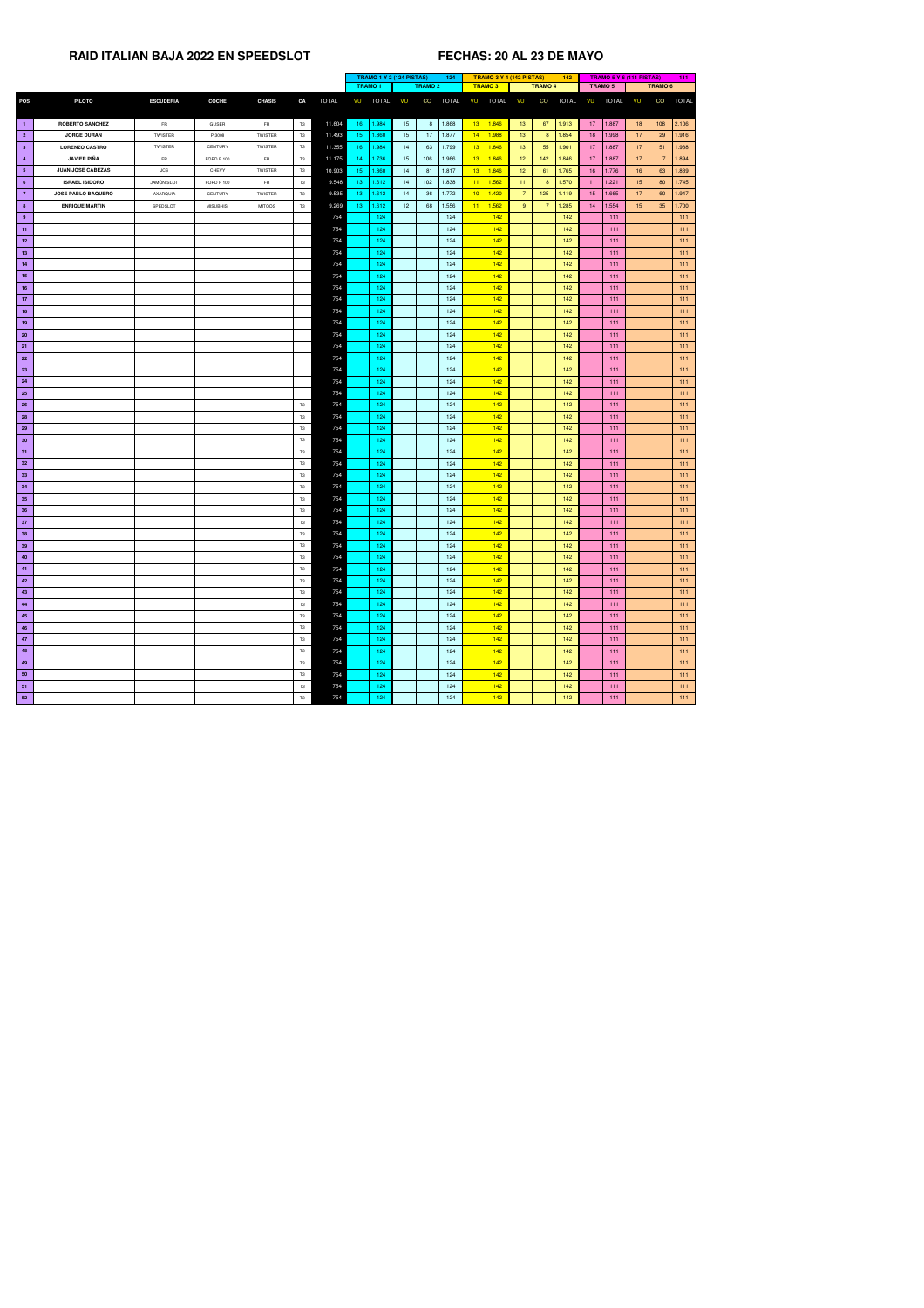|                 |                                |                  |                     |               |                    |              | <b>TRAMO 1 Y 2 (124 PISTAS)</b><br>124 |                 |                          |                 |                | TRAMO 3 Y 4 (142 PISTAS) |                  | 142          |                 |              | <b>TRAMO 5 Y 6 (111 PISTAS)</b> |                 | 111          |
|-----------------|--------------------------------|------------------|---------------------|---------------|--------------------|--------------|----------------------------------------|-----------------|--------------------------|-----------------|----------------|--------------------------|------------------|--------------|-----------------|--------------|---------------------------------|-----------------|--------------|
|                 |                                |                  |                     |               |                    |              | <b>TRAMO 1</b>                         |                 | <b>TRAMO 2</b>           | <b>TRAMO3</b>   |                |                          | <b>TRAMO 4</b>   |              | <b>TRAMO 5</b>  |              |                                 | <b>TRAMO 6</b>  |              |
| <b>POS</b>      | <b>PILOTO</b>                  | <b>ESCUDERIA</b> | <b>COCHE</b>        | <b>CHASIS</b> | CA                 | <b>TOTAL</b> | VU<br><b>TOTAL</b>                     | VU              | CO<br><b>TOTAL</b>       | VU              | TOTAL VU       |                          | CO               | <b>TOTAL</b> | VU              | <b>TOTAL</b> | VU                              | CO              | <b>TOTAL</b> |
|                 |                                |                  |                     |               |                    |              |                                        |                 |                          |                 |                |                          |                  |              |                 |              |                                 |                 |              |
| $\blacksquare$  | <b>JUAN PEDRO PEREZ</b>        | RUNING WILD      | P 3008              | <b>MITOOS</b> | T3 ECO             | 11.099       | 1.736<br>14 <sub>1</sub>               | 15              | 68<br>1.928              |                 | $12$ 1.704     | 13 <sup>°</sup>          | 101              | 1.947        | 17 <sub>2</sub> | 1.887        | 17                              | 10 <sup>1</sup> | 1.897        |
| $\overline{2}$  | <b>JORGE RUBIO</b>             | TRS              | <b>TOUAREG</b>      | <b>MITOOS</b> | T3 ECO             | 11.066       | 15 <sub>1</sub><br>1.860               | 14              | 1.746<br>10 <sup>°</sup> | 13              | 1.846          | 13 <sup>°</sup>          | 9 <sup>°</sup>   | 1.855        | 17 <sup>2</sup> | 1.887        | 16                              | 96              | 1.872        |
| 3 <sup>1</sup>  | <b>JOSE LUIS ORTIZ</b>         | 80-90            | <b>TOUAREG</b>      | <b>MITOOS</b> | T <sub>3</sub> ECO | 10.569       | 13 <sup>7</sup><br>1.612               | 14              | 84<br>1.820              | 13              | 1.846          | 12 <sup>2</sup>          | 54               | 1.758        | 15 <sub>1</sub> | 1.665        | 16                              | 92              | 1.868        |
| $\overline{4}$  | <b>ANDRES VILLA</b>            | <b>VSR</b>       | <b>MINI</b>         | <b>MITOOS</b> | T3 ECO             | 10.528       | 1.736<br>14                            | 14              | 88<br>1.824              | 11              | 1.562          | 11                       | 130 <sub>1</sub> | 1.692        | 17 <sup>°</sup> | 1.887        | 16                              | 51              | 1.827        |
| 5 <sub>5</sub>  | <b>JUAN ANTONIO FDEZ</b>       | 80-90            | FORD PRO TRUCK      | <b>MITOOS</b> | T <sub>3</sub> ECO | 10.419       | 13 <sup>°</sup><br>1.612               | 14              | 17<br>1.753              | 11              | $\vert$ 1.562  | 13 <sup>°</sup>          | 82               | 1.928        | 16 <sup>°</sup> | 1.776        | 16                              | 12 <sub>1</sub> | 1.788        |
| $6^{\circ}$     | <b>JUAN JOSE CABEZAS</b>       | <b>JCS</b>       | <b>TOYOTA HILUX</b> | <b>PKS</b>    | T3 ECO             | 10.216       | 1.736<br>14                            | 13              | 1.627<br>15              | 12              | 1.704          | 11 <sub>1</sub>          | 95               | 1.657        | 16 <sup>1</sup> | 1.776        | 15                              | 51              | 1.716        |
| $\overline{7}$  | <b>EDUARDO GARCIA</b>          | SPEEDSLOT        | TOUAREG             | <b>MITOOS</b> | T3 ECO             | 9.757        | 13 <sub>1</sub><br>1.612               | 13              | 30 <sup>°</sup><br>1.642 | 11              | $\sqrt{1.562}$ | 11                       | 78               | 1.640        | 15 <sub>1</sub> | 1.665        | 14                              | 82              | 1.636        |
| 10 <sub>1</sub> | <b>JUAN ANTONIO SANTAMARIA</b> | PARLA SLOT       | MISUBHISI PAJERO    | <b>MITOOS</b> | T3 ECO             | 9.274        | 1.364<br>11.                           | 11              | 1.452<br>88              | 10 <sup>2</sup> | 1.420          | 11                       | 88               | 1.650        | 15 <sub>1</sub> | 1.665        | 15 <sub>15</sub>                | 58              | 1.723        |
| $-11$           | <b>ISMAEL GONZALEZ</b>         | SPEEDSLOT        | <b>TOUAREG</b>      | <b>MITOOS</b> | T3 ECO             | 9.232        | 1.364<br>11 <sub>1</sub>               | 13              | 39<br>1.651              | 10 <sup>2</sup> | 1.420          | 11 <sub>1</sub>          | 92               | 1.654        | 14              | 1.554        | 14                              | 35              | 1.589        |
| 12              | <b>SANTIAGO TRUJILLO</b>       | <b>STR</b>       | <b>MISUBHISI</b>    | <b>MITOOS</b> | T3 ECO             | 9.152        | 12 <sub>1</sub><br>1.488               | 11              | 84<br>1.448              | 11              | 1.562          | 10 <sup>°</sup>          | 142              | 1.562        | 14              | 1.554        | 13 <sup>°</sup>                 | 95              | 1.538        |
| 13              | <b>ALBERTO GUILLEN</b>         | ACCIÒN 4X4       | NISSAN PATROL       | <b>MITOOS</b> | T3 ECO             | 9.069        | 12 <sub>1</sub><br>1.488               | 12 <sup>7</sup> | 1.606<br>118             | 10 <sup>°</sup> | 1.420          | 10 <sup>°</sup>          | 21               | 1.441        | 14              | 1.554        | 14                              | 6               | 1.560        |
| 10 <sub>1</sub> | <b>BENE CUBILLO (FC)</b>       | PIRET SLOT       | TOYOTA HILUX        | <b>MITOOS</b> | T3 ECO             | 8.879        | 13 <sup>°</sup><br>1.612               | 11              | 1.378<br>14              |                 | $8 \mid 1.136$ | 10 <sub>1</sub>          | 56               | 1.476        | 14              | 1.554        | 15 <sub>15</sub>                | 58              | 1.723        |
| 15              | <b>ENRIQUE MARTIN</b>          | SPEEDSLOT        | <b>TOUAREG</b>      | <b>MITOOS</b> | T3 ECO             | 8.747        | 13 <sup>7</sup><br>1.612               | 12 <sup>7</sup> | 59<br>1.547              | 5 <sup>2</sup>  | 710            | 10 <sup>°</sup>          | 130              | 1.550        | 14              | 1.554        | 15 <sub>15</sub>                | 109             | 1.774        |
| 16              | <b>TOMAS DE LA CRUZ</b>        | SPEEDSLOT        | <b>TOUAREG</b>      | <b>MITOOS</b> | T3 ECO             | 7.721        | 12 <sub>1</sub><br>1.488               | 12 <sub>2</sub> | 1.522<br>34              |                 | 9   1.278      | 9 <sup>°</sup>           | 45               | 1.323        | 10 <sup>°</sup> | 1.110        | 9 <sup>°</sup>                  |                 | 1.000        |
| 17              |                                |                  |                     |               | T3 ECO             | 754          | 124                                    |                 | 124                      |                 | 142            |                          |                  | 142          |                 | 111          |                                 |                 | 111          |
| 18              |                                |                  |                     |               | T3 ECO             | 754          | 124                                    |                 | 124                      |                 | 142            |                          |                  | 142          |                 | 111          |                                 |                 | 111          |
| 19              |                                |                  |                     |               | T3 ECO             | 754          | 124                                    |                 | 124                      |                 | 142            |                          |                  | 142          |                 | 111          |                                 |                 | 111          |
| <b>20</b>       |                                |                  |                     |               | T3 ECO             | 754          | 124                                    |                 | 124                      |                 | 142            |                          |                  | 142          |                 | 111          |                                 |                 | 111          |
| 21              |                                |                  |                     |               | T3 ECO             | 754          | 124                                    |                 | 124                      |                 | 142            |                          |                  | 142          |                 | 111          |                                 |                 | 111          |
| 22              |                                |                  |                     |               | T3 ECO             | 754          | 124                                    |                 | 124                      |                 | 142            |                          |                  | 142          |                 | 111          |                                 |                 | 111          |
| 23              |                                |                  |                     |               | T3 ECO             | 754          | 124                                    |                 | 124                      |                 | 142            |                          |                  | 142          |                 | 111          |                                 |                 | 111          |
| 24              |                                |                  |                     |               | T3 ECO             | 754          | 124                                    |                 | 124                      |                 | 142            |                          |                  | 142          |                 | 111          |                                 |                 | 111          |
| 25              |                                |                  |                     |               | T3 ECO             | 754          | 124                                    |                 | 124                      |                 | 142            |                          |                  | 142          |                 | 111          |                                 |                 | 111          |
| 26              |                                |                  |                     |               | T3 ECO             | 754          | 124                                    |                 | 124                      |                 | 142            |                          |                  | 142          |                 | 111          |                                 |                 | 111          |
| 27              |                                |                  |                     |               | T3 ECO             | 754          | 124                                    |                 | 124                      |                 | 142            |                          |                  | 142          |                 | 111          |                                 |                 | 111          |
| 28              |                                |                  |                     |               | T3 ECO             | 754          | 124                                    |                 | 124                      |                 | 142            |                          |                  | 142          |                 | 111          |                                 |                 | 111          |
| 29              |                                |                  |                     |               | T3 ECO             | 754          | 124                                    |                 | 124                      |                 | 142            |                          |                  | 142          |                 | 111          |                                 |                 | 111          |
| 30 <sub>o</sub> |                                |                  |                     |               | T3 ECO             | 754          | 124                                    |                 | 124                      |                 | 142            |                          |                  | 142          |                 | 111          |                                 |                 | 111          |
| 31              |                                |                  |                     |               | T3 ECO             | 754          | 124                                    |                 | 124                      |                 | 142            |                          |                  | 142          |                 | 111          |                                 |                 | 111          |
| 32 <sub>2</sub> |                                |                  |                     |               | T3 ECO             | 754          | 124                                    |                 | 124                      |                 | 142            |                          |                  | 142          |                 | 111          |                                 |                 | 111          |
| 33 <sub>o</sub> |                                |                  |                     |               | T3 ECO             | 754          | 124                                    |                 | 124                      |                 | 142            |                          |                  | 142          |                 | 111          |                                 |                 | 111          |
| 34              |                                |                  |                     |               |                    | 754          | 124                                    |                 | 124                      |                 | 142            |                          |                  | 142          |                 | 111          |                                 |                 | 111          |
|                 |                                |                  |                     |               | T3 ECO             | 754          | 124                                    |                 | 124                      |                 | 142            |                          |                  | 142          |                 | 111          |                                 |                 | 111          |
| 35 <sub>2</sub> |                                |                  |                     |               | T3 ECO             |              |                                        |                 |                          |                 |                |                          |                  |              |                 |              |                                 |                 |              |
| 36              |                                |                  |                     |               | T3 ECO<br>T3 ECO   | 754<br>754   | 124<br>124                             |                 | 124                      |                 | 142<br>142     |                          |                  | 142          |                 | 111<br>111   |                                 |                 | 111<br>111   |
| 37              |                                |                  |                     |               | T3 ECO             | 754          | 124                                    |                 | 124<br>124               |                 | 142            |                          |                  | 142<br>142   |                 | 111          |                                 |                 | 111          |
| 38              |                                |                  |                     |               | T3 ECO             | 754          | 124                                    |                 |                          |                 | 142            |                          |                  | 142          |                 | 111          |                                 |                 | 111          |
| 39              |                                |                  |                     |               |                    |              |                                        |                 | 124                      |                 |                |                          |                  |              |                 |              |                                 |                 |              |
| 40              |                                |                  |                     |               | T3 ECO             | 754          | 124                                    |                 | 124                      |                 | 142            |                          |                  | 142          |                 | 111          |                                 |                 | 111          |
| 41              |                                |                  |                     |               | T3 ECO             | 754          | 124                                    |                 | 124                      |                 | 142            |                          |                  | 142          |                 | 111          |                                 |                 | 111          |
| 42              |                                |                  |                     |               | T3 ECO             | 754          | 124                                    |                 | 124                      |                 | 142            |                          |                  | 142          |                 | 111          |                                 |                 | 111          |
| 43              |                                |                  |                     |               | T3 ECO             | 754          | 124                                    |                 | 124                      |                 | 142            |                          |                  | 142          |                 | 111          |                                 |                 | 111          |
| 44              |                                |                  |                     |               | T3 ECO             | 754          | 124                                    |                 | 124                      |                 | 142            |                          |                  | 142          |                 | 111          |                                 |                 | 111          |
| 45              |                                |                  |                     |               | T3 ECO             | 754          | 124                                    |                 | 124                      |                 | 142            |                          |                  | 142          |                 | 111          |                                 |                 | 111          |
| 46              |                                |                  |                     |               | T3 ECO             | 754          | 124                                    |                 | 124                      |                 | 142            |                          |                  | 142          |                 | 111          |                                 |                 | 111          |
| 47              |                                |                  |                     |               | T3 ECO             | 754          | 124                                    |                 | 124                      |                 | 142            |                          |                  | 142          |                 | 111          |                                 |                 | 111          |
| 48              |                                |                  |                     |               | T3 ECO             | 754          | 124                                    |                 | 124                      |                 | 142            |                          |                  | 142          |                 | 111          |                                 |                 | 111          |
| 49              |                                |                  |                     |               | T3 ECO             | 754          | 124                                    |                 | 124                      |                 | 142            |                          |                  | 142          |                 | 111          |                                 |                 | 111          |
| 50              |                                |                  |                     |               | T3 ECO             | 754          | 124                                    |                 | 124                      |                 | 142            |                          |                  | 142          |                 | 111          |                                 |                 | 111          |
| 51              |                                |                  |                     |               | T3 ECO             | 754          | 124                                    |                 | 124                      |                 | 142            |                          |                  | 142          |                 | 111          |                                 |                 | 111          |
| 52              |                                |                  |                     |               | T3 ECO             | 754          | 124                                    |                 | 124                      |                 | 142            |                          |                  | 142          |                 | 111          |                                 |                 | 111          |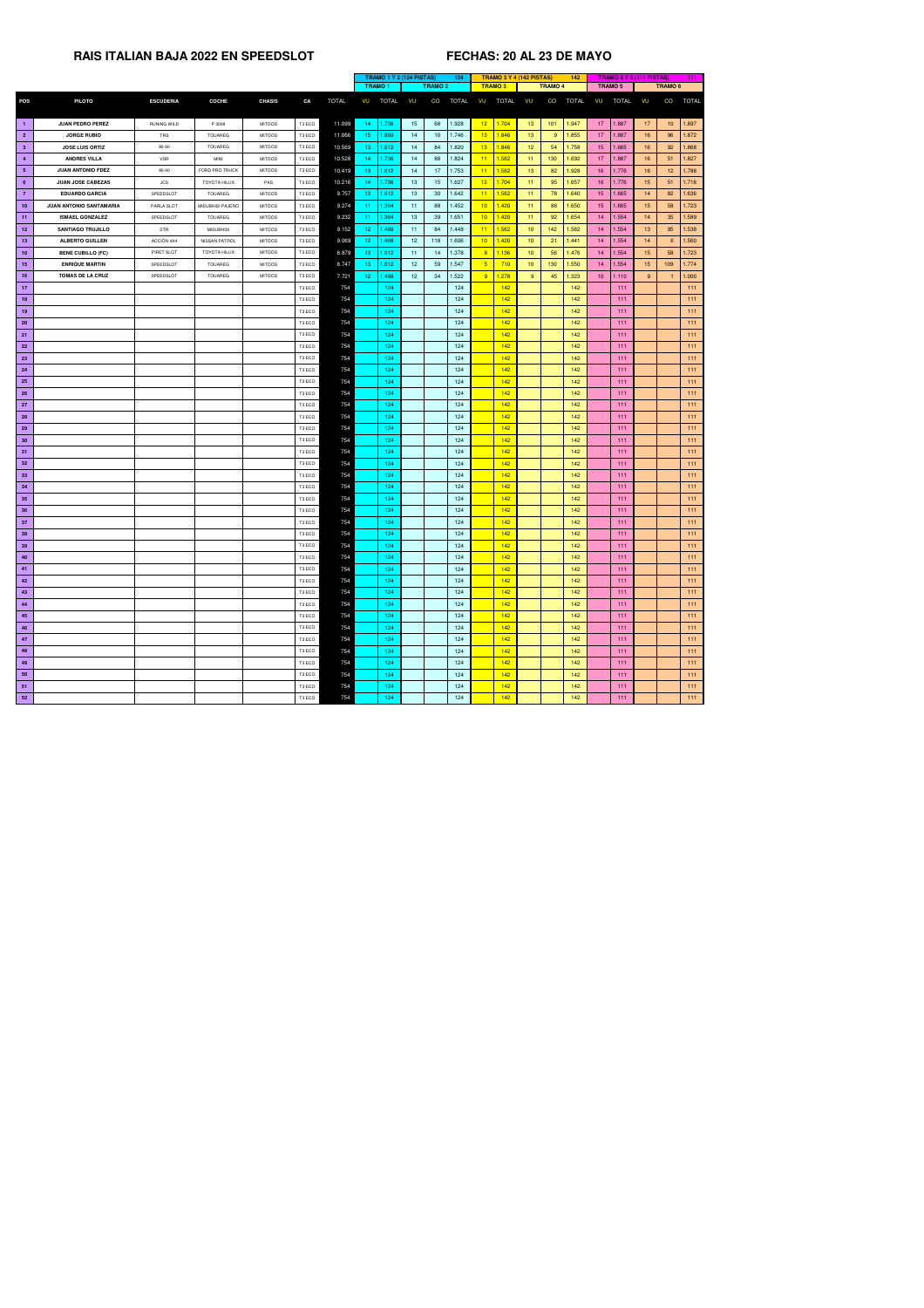|                 |                           |                   |                 |                |                |              | <b>TRAMO 1 Y 2 (124 PISTAS)</b><br>124 |               |                  | <b>TRAMO 3 Y 4 (142 PISTAS)</b> |              |                          | 142             |                 |              | <b>TRAMO 5 Y 6 (111 PISTAS)</b> |                | 111              |                |              |
|-----------------|---------------------------|-------------------|-----------------|----------------|----------------|--------------|----------------------------------------|---------------|------------------|---------------------------------|--------------|--------------------------|-----------------|-----------------|--------------|---------------------------------|----------------|------------------|----------------|--------------|
|                 |                           |                   |                 |                |                |              |                                        | <b>TRAMO1</b> |                  | <b>TRAMO 2</b>                  |              | <b>TRAMO3</b>            |                 | <b>TRAMO 4</b>  |              |                                 | <b>TRAMO 5</b> |                  | <b>TRAMO 6</b> |              |
| <b>POS</b>      | <b>PILOTO</b>             | <b>ESCUDERIA</b>  | <b>COCHE</b>    | <b>CHASIS</b>  | CA             | <b>TOTAL</b> | VU                                     | <b>TOTAL</b>  | VU               | CO                              | <b>TOTAL</b> | <b>TOTAL</b><br>VU       | VU              | CO              | <b>TOTAL</b> | VU                              | <b>TOTAL</b>   | <b>VU</b>        | CO             | <b>TOTAL</b> |
|                 |                           |                   |                 |                |                |              |                                        |               |                  |                                 |              |                          |                 |                 |              |                                 |                |                  |                |              |
| п.              | <b>JORGE DURAN</b>        | <b>TWISTER</b>    | <b>IVECO</b>    | <b>TWISTER</b> | T <sub>5</sub> | 11.233       | 15 <sub>1</sub>                        | 1.860         | 15 <sub>15</sub> | 44                              | 1.904        | 13 <sub>z</sub><br>1.846 | 13 <sup>°</sup> | 76              | 1.922        | 18                              | 1.998          | 15 <sub>15</sub> | 38             | 1.703        |
| 2 <sup>7</sup>  | <b>JORGE RUBIO</b>        | TRS               | RENAULT SHERPA  | <b>XC RAID</b> | T <sub>5</sub> | 11.069       | 15 <sub>1</sub>                        | 1.860         | 15 <sub>15</sub> | 15                              | 1.875        | 13 <sup>°</sup><br>1.846 | 12 <sub>2</sub> | 14              | 1.718        | 18 <sup>°</sup>                 | 1.998          | 15               | 107            | 1.772        |
| 3 <sup>1</sup>  | <b>RAUL NICOLAS</b>       | <b>DIANA SLOT</b> | <b>TATRA</b>    | FR             | T <sub>5</sub> | 10.981       | 15 <sub>1</sub>                        | 1.860         | 15 <sub>1</sub>  | 17                              | 1.877        | 12<br>1.704              | 13 <sup>°</sup> | 87              | 1.933        | 17 <sub>2</sub>                 | 1.887          | 15 <sub>15</sub> | 55             | 1.720        |
| -4              | <b>ROBERTO SANCHEZ</b>    | <b>FR</b>         | <b>IVECO</b>    | <b>FR</b>      | T <sub>5</sub> | 10.903       | 14 <sup>1</sup>                        | 1.736         | 14               | 121                             | 1.857        | 12 <sup>7</sup><br>1.704 | 13              | 41              | 1.887        | 16 <sup>°</sup>                 | 1.776          | 17 <sup>2</sup>  | 56             | 1.943        |
| 5 <sub>1</sub>  | <b>LORENZO CASTRO</b>     | <b>TWISTER</b>    | MERCEDES ZETROS | <b>TWISTER</b> | T <sub>5</sub> | 10.728       | 14                                     | 1.736         | 14               | 76                              | 1.812        | 13 <sup>°</sup><br>1.846 | 12 <sub>1</sub> | 139             | 1.843        | 17 <sup>2</sup>                 | 1.887          | 14               | 50             | 1.604        |
| $6^{\circ}$     | <b>JOSE PABLO BAQUERO</b> | AXARQUIA          | PRAGA           | <b>TWISTER</b> | T <sub>5</sub> | 10.553       | 14 <sup>1</sup>                        | 1.736         | 14               | 65                              | 1.801        | 10<br>1.420              | 13              | 139             | 1.985        | 15 <sub>1</sub>                 | 1.665          | 17 <sup>2</sup>  | 59             | 1.946        |
| 7 <sup>7</sup>  | <b>JUAN ANTONIO FDEZ</b>  | 80-90             | MAZ             |                | T <sub>5</sub> | 10.257       | 12 <sub>1</sub>                        | 1.488         | 14               | 46                              | 1.782        | 11<br>1.562              | 13              | 16              | 1.862        | 16 <sup>°</sup>                 | 1.776          | 16               | 11             | 1.787        |
| 8 <sup>°</sup>  | <b>BENE CUBILLO</b>       | PIRET SLOT        | <b>MAN</b>      | <b>MITOOS</b>  | T <sub>5</sub> | 10.218       | 15 <sub>1</sub>                        | 1.860         | 13 <sup>7</sup>  | 57                              | 1.669        | 11<br>1.562              | 12 <sub>2</sub> | 3 <sup>°</sup>  | 1.707        | 16 <sup>1</sup>                 | 1.776          | 14               | 90             | 1.644        |
| $9^{\circ}$     | <b>ALBERTO GUILLEN</b>    | ACCIÒN 4X4        | MERCEDES ZETROS | <b>MITOOS</b>  | T <sub>5</sub> | 10.126       | 13 <sub>1</sub>                        | 1.612         | 13 <sup>7</sup>  | 93                              | 1.705        | 11<br>1.562              | 12 <sup>7</sup> | $6^{\circ}$     | 1.710        | 16 <sup>°</sup>                 | 1.776          | 15 <sub>15</sub> | 96             | 1.761        |
| 10 <sub>1</sub> | <b>ENRIQUE MARTIN</b>     | SPEEDSLOT         | MAN             | AVANTSLOT      | T <sub>5</sub> | 9.175        | 12 <sub>1</sub>                        | 1.488         | 12 <sub>2</sub>  | 26                              | 1.514        | 10<br>1.420              | 11 <sub>1</sub> | 18 <sup>°</sup> | 1.580        | 14                              | 1.554          | 14               | 65             | 1.619        |
| 11 <sub>1</sub> | <b>SANTIAGO TRUJILLO</b>  | STR               | <b>MAN</b>      | ARTESANAL      | T <sub>5</sub> | 8.820        | 12 <sub>1</sub>                        | 1.488         | 11               | 79                              | 1.443        | 10<br>1.420              | 9 <sup>°</sup>  | 98              | 1.376        | 14                              | 1.554          | 13 <sup>°</sup>  | 96             | 1.539        |
| 12 <sub>2</sub> |                           |                   |                 |                | T <sub>5</sub> | 754          |                                        | 124           |                  |                                 | 124          | 142                      |                 |                 | 142          |                                 | 111            |                  |                | 111          |
| 13              |                           |                   |                 |                | T <sub>5</sub> | 754          |                                        | 124           |                  |                                 | 124          | 142                      |                 |                 | 142          |                                 | 111            |                  |                | 111          |
| 14              |                           |                   |                 |                | T <sub>5</sub> | 754          |                                        | 124           |                  |                                 | 124          | 142                      |                 |                 | 142          |                                 | 111            |                  |                | 111          |
| 15              |                           |                   |                 |                | T <sub>5</sub> | 754          |                                        | 124           |                  |                                 | 124          | 142                      |                 |                 | 142          |                                 | 111            |                  |                | 111          |
| 16              |                           |                   |                 |                | T <sub>5</sub> | 754          |                                        | 124           |                  |                                 | 124          | 142                      |                 |                 | 142          |                                 | 111            |                  |                | 111          |
| 17 <sub>2</sub> |                           |                   |                 |                | T <sub>5</sub> | 754          |                                        | 124           |                  |                                 | 124          | 142                      |                 |                 | 142          |                                 | 111            |                  |                | 111          |
| 18              |                           |                   |                 |                | T <sub>5</sub> | 754          |                                        | 124           |                  |                                 | 124          | 142                      |                 |                 | 142          |                                 | $111$          |                  |                | 111          |
| 19 <sub>1</sub> |                           |                   |                 |                | T <sub>5</sub> | 754          |                                        | 124           |                  |                                 | 124          | 142                      |                 |                 | 142          |                                 | 111            |                  |                | 111          |
| 20 <sub>2</sub> |                           |                   |                 |                | T <sub>5</sub> | 754          |                                        | 124           |                  |                                 | 124          | 142                      |                 |                 | 142          |                                 | 111            |                  |                | 111          |
| 21              |                           |                   |                 |                | T <sub>5</sub> | 754          |                                        | 124           |                  |                                 | 124          | 142                      |                 |                 | 142          |                                 | 111            |                  |                | 111          |
| 22 <sub>2</sub> |                           |                   |                 |                | T5             | 754          |                                        | 124           |                  |                                 | 124          | 142                      |                 |                 | 142          |                                 | 111            |                  |                | 111          |
| 23              |                           |                   |                 |                | T <sub>5</sub> | 754          |                                        | 124           |                  |                                 | 124          | 142                      |                 |                 | 142          |                                 | 111            |                  |                | 111          |
| 24              |                           |                   |                 |                | T <sub>5</sub> | 754          |                                        | 124           |                  |                                 | 124          | 142                      |                 |                 | 142          |                                 | 111            |                  |                | 111          |
| 25              |                           |                   |                 |                | T <sub>5</sub> | 754          |                                        | 124           |                  |                                 | 124          | 142                      |                 |                 | 142          |                                 | 111            |                  |                | 111          |
| 26              |                           |                   |                 |                | T <sub>5</sub> | 754          |                                        | 124           |                  |                                 | 124          | 142                      |                 |                 | 142          |                                 | 111            |                  |                | 111          |
| 27 <sub>z</sub> |                           |                   |                 |                | T <sub>5</sub> | 754          |                                        | 124           |                  |                                 | 124          | 142                      |                 |                 | 142          |                                 | 111            |                  |                | 111          |
| 28              |                           |                   |                 |                | T <sub>5</sub> | 754          |                                        | 124           |                  |                                 | 124          | 142                      |                 |                 | 142          |                                 | 111            |                  |                | 111          |
| 29              |                           |                   |                 |                | T <sub>5</sub> | 754          |                                        | 124           |                  |                                 | 124          | 142                      |                 |                 | 142          |                                 | 111            |                  |                | 111          |
| 30 <sub>o</sub> |                           |                   |                 |                | T <sub>5</sub> | 754          |                                        | 124           |                  |                                 | 124          | 142                      |                 |                 | 142          |                                 | 111            |                  |                | 111          |
| 31              |                           |                   |                 |                | T <sub>5</sub> | 754          |                                        | 124           |                  |                                 | 124          | 142                      |                 |                 | 142          |                                 | 111            |                  |                | 111          |
| 32 <sub>2</sub> |                           |                   |                 |                | T <sub>5</sub> | 754          |                                        | 124           |                  |                                 | 124          | 142                      |                 |                 | 142          |                                 | 111            |                  |                | 111          |
| 33              |                           |                   |                 |                | T <sub>5</sub> | 754          |                                        | 124           |                  |                                 | 124          | 142                      |                 |                 | 142          |                                 | 111            |                  |                | 111          |
| 34              |                           |                   |                 |                | T <sub>5</sub> | 754          |                                        | 124           |                  |                                 | 124          | 142                      |                 |                 | 142          |                                 | 111            |                  |                | 111          |
| 35 <sub>2</sub> |                           |                   |                 |                | T <sub>5</sub> | 754          |                                        | 124           |                  |                                 | 124          | 142                      |                 |                 | 142          |                                 | 111            |                  |                | 111          |
| 36 <sup>°</sup> |                           |                   |                 |                | T <sub>5</sub> | 754          |                                        | 124           |                  |                                 | 124          | 142                      |                 |                 | 142          |                                 | 111            |                  |                | 111          |
| 37 <sub>2</sub> |                           |                   |                 |                | T <sub>5</sub> | 754          |                                        | 124           |                  |                                 | 124          | 142                      |                 |                 | 142          |                                 | 111            |                  |                | 111          |
| 38              |                           |                   |                 |                | T <sub>5</sub> | 754          |                                        | 124           |                  |                                 | 124          | 142                      |                 |                 | 142          |                                 | 111            |                  |                | 111          |
| 39              |                           |                   |                 |                | T <sub>5</sub> | 754          |                                        | 124           |                  |                                 | 124          | 142                      |                 |                 | 142          |                                 | 111            |                  |                | 111          |
| 40              |                           |                   |                 |                | T <sub>5</sub> | 754          |                                        | 124           |                  |                                 | 124          | 142                      |                 |                 | 142          |                                 | 111            |                  |                | 111          |
| 41              |                           |                   |                 |                | T <sub>5</sub> | 754          |                                        | 124           |                  |                                 | 124          | 142                      |                 |                 | 142          |                                 | 111            |                  |                | 111          |
| 42              |                           |                   |                 |                | T <sub>5</sub> | 754          |                                        | 124           |                  |                                 | 124          | 142                      |                 |                 | 142          |                                 | 111            |                  |                | 111          |
| 43              |                           |                   |                 |                | T <sub>5</sub> | 754          |                                        | 124           |                  |                                 | 124          | 142                      |                 |                 | 142          |                                 | 111            |                  |                | 111          |
| 44              |                           |                   |                 |                | T5             | 754          |                                        | 124           |                  |                                 | 124          | 142                      |                 |                 | 142          |                                 | 111            |                  |                | 111          |
| 45              |                           |                   |                 |                | T <sub>5</sub> | 754          |                                        | 124           |                  |                                 | 124          | 142                      |                 |                 | 142          |                                 | 111            |                  |                | 111          |
| 46              |                           |                   |                 |                | T <sub>5</sub> | 754          |                                        | 124           |                  |                                 | 124          | 142                      |                 |                 | 142          |                                 | 111            |                  |                | 111          |
| 47              |                           |                   |                 |                | T <sub>5</sub> | 754          |                                        | 124           |                  |                                 | 124          | 142                      |                 |                 | 142          |                                 | 111            |                  |                | 111          |
| 48              |                           |                   |                 |                | T <sub>5</sub> | 754          |                                        | 124           |                  |                                 | 124          | 142                      |                 |                 | 142          |                                 | 111            |                  |                | 111          |
| 49              |                           |                   |                 |                | T <sub>5</sub> | 754          |                                        | 124           |                  |                                 | 124          | 142                      |                 |                 | 142          |                                 | 111            |                  |                | 111          |
| 50 <sub>2</sub> |                           |                   |                 |                | T <sub>5</sub> | 754          |                                        | 124           |                  |                                 | 124          | 142                      |                 |                 | 142          |                                 | 111            |                  |                | 111          |
| 51              |                           |                   |                 |                | T <sub>5</sub> | 754          |                                        | 124           |                  |                                 | 124          | 142                      |                 |                 | 142          |                                 | 111            |                  |                | 111          |
| 52 <sub>2</sub> |                           |                   |                 |                | T5             | 754          |                                        | 124           |                  |                                 | 124          | 142                      |                 |                 | 142          |                                 | 111            |                  |                | 111          |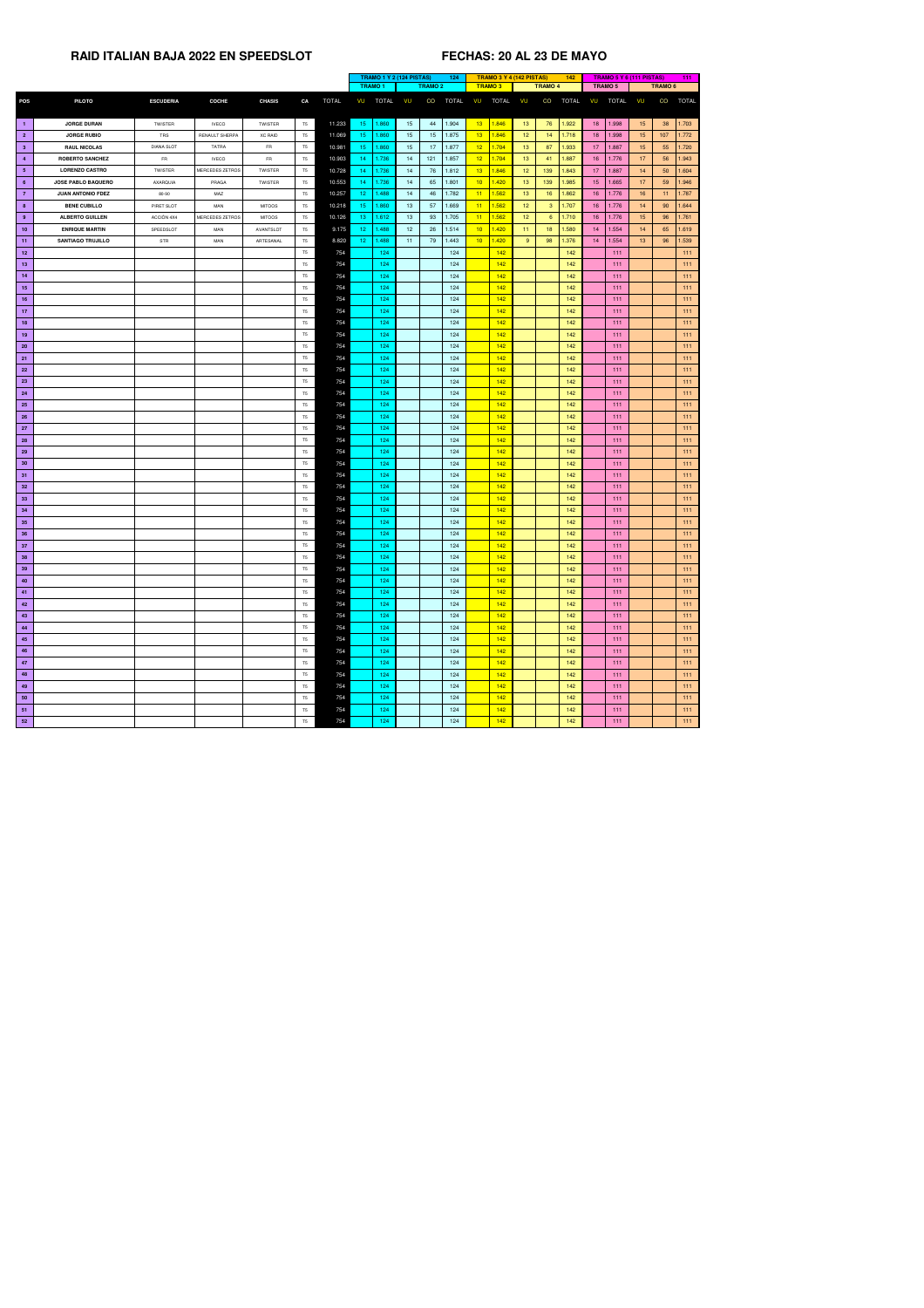|                         |                                |                   |                |                |                |              | <b>TRAMO 1 Y 2 (124 PISTAS)</b><br>124 |               |                 |                | <b>TRAMO 3 Y 4 (142 PISTAS)</b> |                 |                  | 142             |                | <b>TRAMO 5 Y 6 (111 PISTAS)</b> |                 |              | 111             |                    |              |
|-------------------------|--------------------------------|-------------------|----------------|----------------|----------------|--------------|----------------------------------------|---------------|-----------------|----------------|---------------------------------|-----------------|------------------|-----------------|----------------|---------------------------------|-----------------|--------------|-----------------|--------------------|--------------|
|                         |                                |                   |                |                |                |              |                                        | <b>TRAMO1</b> |                 | <b>TRAMO 2</b> |                                 |                 | <b>TRAMO3</b>    |                 | <b>TRAMO 4</b> |                                 |                 | TRAMO 5      |                 | TRAMO <sub>6</sub> |              |
| <b>POS</b>              | <b>PILOTO</b>                  | <b>ESCUDERIA</b>  | <b>COCHE</b>   | <b>CHASIS</b>  | CA             | <b>TOTAL</b> | VU                                     | <b>TOTAL</b>  | VU              | CO             | <b>TOTAL</b>                    | VU              | <b>TOTAL</b>     | VU              | CO             | <b>TOTAL</b>                    | VU              | <b>TOTAL</b> | VU              | CO                 | <b>TOTAL</b> |
|                         |                                |                   |                |                |                |              |                                        |               |                 |                |                                 |                 |                  |                 |                |                                 |                 |              |                 |                    |              |
| $\blacksquare$ 1        | <b>JUAN PEDRO PEREZ</b>        | RUNINGWILD        | GPR            | <b>TWISTER</b> | <b>T6</b>      | 11.683       | 16                                     | 1.984         | 15              | 38             | 1.898                           | 13              | 1.846            | 14              | 50             | 2.038                           | 18              | 1.998        | 17              | 32 <sup>°</sup>    | 1.919        |
| $\overline{\mathbf{2}}$ | <b>ANDRES VILLA</b>            | <b>VSR</b>        | P 205          | TWISTER        | T6             | 11.603       | 16 <sup>°</sup>                        | 1.984         | 15              | 4              | 1.864                           | 13 <sup>°</sup> | 1.846            | 13 <sup>°</sup> | 140            | 1.986                           | 18 <sup>7</sup> | 1.998        | 17 <sub>2</sub> | 38                 | 1.925        |
| 3 <sup>2</sup>          | <b>LORENZO CASTRO</b>          | <b>TWISTER</b>    | P 3003         | TWISTER        | T6             | 11.373       | 16                                     | 1.984         | 11              | 117            | 1.481                           | 13 <sup>°</sup> | 1.846            | 14              | 139            | 2.127                           | 17 <sup>2</sup> | 1.887        | 18              | 50                 | 2.048        |
| $\overline{4}$          | <b>JAVIER PIÑA</b>             | <b>FR</b>         | <b>JULES</b>   | <b>FR</b>      | T6             | 11.278       | 15 <sub>1</sub>                        | 1.860         | 15              | 39             | 1.899                           | 12 <sup>7</sup> | 1.704            | 14              | 67             | 2.055                           | 16              | 1.776        | 17 <sub>2</sub> | 97                 | 1.984        |
| 5 <sub>5</sub>          | <b>ROBERTO SANCHEZ</b>         | <b>FR</b>         | L 200          | <b>FR</b>      | <b>T6</b>      |              |                                        |               | 13              |                | 1.656                           | 12 <sub>2</sub> | 1.704            |                 |                |                                 |                 |              |                 |                    |              |
|                         |                                |                   |                |                |                | 10.550       | 14                                     | 1.736         |                 | 44             |                                 |                 |                  | 12 <sup>°</sup> | 134            | 1.838                           | 16              | 1.776        | 16 <sup>°</sup> | 64                 | 1.840        |
| $6^{\circ}$             | <b>ISRAEL ISIDORO</b>          | <b>JAMÒN SLOT</b> | R <sub>5</sub> | FR.            | <b>T6</b>      | 10.263       | 13 <sub>1</sub>                        | 1.612         | 14              | 86             | 1.822                           | 11              | 1.562            | 12 <sub>2</sub> | 140            | 1.844                           | 16              | 1.776        | 14              | 93                 | 1.647        |
| $\overline{7}$          | <b>JUANNANTONIO SANTAMARIA</b> | PARLA SLOT        | RANGER ROBER   | <b>MITOOS</b>  | T6             | 10.215       | 13                                     | 1.612         | 13              | 105            | 1.717                           | 11              | 1.562            | 12 <sub>2</sub> | 128            | 1.832                           | 16              | 1.776        | 15 <sub>1</sub> | 51                 | 1.716        |
| 8 <sup>°</sup>          | <b>BENE CUBILLO</b>            | PIRET SLOT        | <b>TOUAREG</b> |                | <b>T6</b>      | 9.528        | 12                                     | .488          | 12 <sub>2</sub> | 84             | 1.572                           | 11              | 1.562            | 11              | 104            | 1.666                           | 15 <sub>2</sub> | 1.665        | 14              | 21                 | 1.575        |
| 9                       | <b>JOSE PABLO BAQUERO</b>      | AXARQUIA          | <b>JULES</b>   | <b>TWISTER</b> | T <sub>6</sub> | 9.154        | $\overline{14}$                        | 1.736         | 12 <sup>7</sup> | 79             | 1.567                           | 11              | 1.562            | 12 <sub>1</sub> | 99             | 1.803                           | 13 <sup>7</sup> | 1.443        | 9 <sup>°</sup>  | 44                 | 1.043        |
| 10                      |                                |                   |                |                | <b>T6</b>      | 754          |                                        | 124           |                 |                | 124                             |                 | 142              |                 |                | 142                             |                 | 111          |                 |                    | 111          |
| 11                      |                                |                   |                |                | T6             | 754          |                                        | 124           |                 |                | 124                             |                 | 142              |                 |                | 142                             |                 | 111          |                 |                    | 111          |
| 12                      |                                |                   |                |                | T <sub>6</sub> | 754          |                                        | 124           |                 |                | 124                             |                 | 142              |                 |                | 142                             |                 | 111          |                 |                    | 111          |
| 13                      |                                |                   |                |                | T6             | 754          |                                        | 124           |                 |                | 124                             |                 | 142              |                 |                | 142                             |                 | 111          |                 |                    | 111          |
| 14                      |                                |                   |                |                | <b>T6</b>      | 754          |                                        | 124           |                 |                | 124                             |                 | 142              |                 |                | 142                             |                 | 111          |                 |                    | 111          |
| 15                      |                                |                   |                |                | <b>T6</b>      | 754          |                                        | 124           |                 |                | 124                             |                 | 142              |                 |                | 142                             |                 | 111          |                 |                    | 111          |
| 16                      |                                |                   |                |                | T <sub>6</sub> | 754          |                                        | 124           |                 |                | 124                             |                 | 142              |                 |                | 142                             |                 | 111          |                 |                    | 111          |
| 17                      |                                |                   |                |                | T <sub>6</sub> | 754          |                                        | 124           |                 |                | 124                             |                 | 142              |                 |                | 142                             |                 | 111          |                 |                    | 111          |
| 18                      |                                |                   |                |                | <b>T6</b>      | 754          |                                        | 124           |                 |                | 124                             |                 | 142              |                 |                | 142                             |                 | 111          |                 |                    | 111          |
| 19                      |                                |                   |                |                | T6             | 754          |                                        | 124           |                 |                | 124                             |                 | 142              |                 |                | 142                             |                 | 111          |                 |                    | 111          |
| <b>20</b>               |                                |                   |                |                | T6             | 754          |                                        | 124           |                 |                | 124                             |                 | 142              |                 |                | 142                             |                 | 111          |                 |                    | 111          |
| 21                      |                                |                   |                |                | <b>T6</b>      | 754          |                                        | 124           |                 |                | 124                             |                 | 142              |                 |                | 142                             |                 | 111          |                 |                    | 111          |
| <b>22</b>               |                                |                   |                |                | T6             | 754          |                                        | 124           |                 |                | 124                             |                 | 142              |                 |                | 142                             |                 | 111          |                 |                    | 111          |
| 23                      |                                |                   |                |                | <b>T6</b>      | 754          |                                        | 124           |                 |                | 124                             |                 | 142              |                 |                | 142                             |                 | 111          |                 |                    | 111          |
| 24                      |                                |                   |                |                |                |              |                                        |               |                 |                |                                 |                 |                  |                 |                |                                 |                 |              |                 |                    | 111          |
|                         |                                |                   |                |                | <b>T6</b>      | 754          |                                        | 124           |                 |                | 124                             |                 | 142              |                 |                | 142                             |                 | 111          |                 |                    |              |
| <b>25</b>               |                                |                   |                |                | T6             | 754          |                                        | 124           |                 |                | 124                             |                 | 142              |                 |                | 142                             |                 | 111          |                 |                    | 111          |
| 26                      |                                |                   |                |                | <b>T6</b>      | 754          |                                        | 124           |                 |                | 124                             |                 | 142              |                 |                | 142                             |                 | 111          |                 |                    | 111          |
| 27                      |                                |                   |                |                | T6             | 754          |                                        | 124           |                 |                | 124                             |                 | 142              |                 |                | 142                             |                 | 111          |                 |                    | 111          |
| 28                      |                                |                   |                |                | T6             | 754          |                                        | 124           |                 |                | 124                             |                 | 142              |                 |                | 142                             |                 | 111          |                 |                    | 111          |
| 29                      |                                |                   |                |                | T6             | 754          |                                        | 124           |                 |                | 124                             |                 | 142              |                 |                | 142                             |                 | 111          |                 |                    | 111          |
| 30                      |                                |                   |                |                | <b>T6</b>      | 754          |                                        | 124           |                 |                | 124                             |                 | 142              |                 |                | 142                             |                 | 111          |                 |                    | 111          |
| 31                      |                                |                   |                |                | <b>T6</b>      | 754          |                                        | 124           |                 |                | 124                             |                 | 142              |                 |                | 142                             |                 | 111          |                 |                    | 111          |
| 32                      |                                |                   |                |                | <b>T6</b>      | 754          |                                        | 124           |                 |                | 124                             |                 | 142              |                 |                | 142                             |                 | 111          |                 |                    | 111          |
| 33                      |                                |                   |                |                | <b>T6</b>      | 754          |                                        | 124           |                 |                | 124                             |                 | 142              |                 |                | 142                             |                 | 111          |                 |                    | 111          |
| 34                      |                                |                   |                |                | T6             | 754          |                                        | 124           |                 |                | 124                             |                 | 142              |                 |                | 142                             |                 | 111          |                 |                    | 111          |
| 35                      |                                |                   |                |                | <b>T6</b>      | 754          |                                        | 124           |                 |                | 124                             |                 | 142              |                 |                | 142                             |                 | 111          |                 |                    | 111          |
| 36                      |                                |                   |                |                | T6             | 754          |                                        | 124           |                 |                | 124                             |                 | 142              |                 |                | 142                             |                 | 111          |                 |                    | 111          |
| 37                      |                                |                   |                |                | T6             | 754          |                                        | 124           |                 |                | 124                             |                 | 142              |                 |                | 142                             |                 | 111          |                 |                    | 111          |
| 38                      |                                |                   |                |                | T6             | 754          |                                        | 124           |                 |                | 124                             |                 | 142              |                 |                | 142                             |                 | 111          |                 |                    | 111          |
| 39                      |                                |                   |                |                | <b>T6</b>      | 754          |                                        | 124           |                 |                | 124                             |                 | 142 <sub>1</sub> |                 |                | 142                             |                 | 111          |                 |                    | 111          |
| 40                      |                                |                   |                |                | T6             | 754          |                                        | 124           |                 |                | 124                             |                 | 142              |                 |                | 142                             |                 | 111          |                 |                    | 111          |
| 41                      |                                |                   |                |                | <b>T6</b>      | 754          |                                        | 124           |                 |                | 124                             |                 | 142              |                 |                | 142                             |                 | 111          |                 |                    | 111          |
| 42                      |                                |                   |                |                | <b>T6</b>      | 754          |                                        | 124           |                 |                | 124                             |                 | 142              |                 |                | 142                             |                 | 111          |                 |                    | 111          |
| 43                      |                                |                   |                |                | <b>T6</b>      | 754          |                                        | 124           |                 |                | 124                             |                 | 142              |                 |                | 142                             |                 | 111          |                 |                    | 111          |
| 44                      |                                |                   |                |                | T6             | 754          |                                        | 124           |                 |                | 124                             |                 | 142              |                 |                | 142                             |                 | 111          |                 |                    | 111          |
| 45                      |                                |                   |                |                | T <sub>6</sub> | 754          |                                        | 124           |                 |                | 124                             |                 | 142              |                 |                | 142                             |                 | 111          |                 |                    | 111          |
|                         |                                |                   |                |                |                |              |                                        |               |                 |                |                                 |                 |                  |                 |                |                                 |                 |              |                 |                    |              |
| 46                      |                                |                   |                |                | <b>T6</b>      | 754          |                                        | 124           |                 |                | 124                             |                 | 142              |                 |                | 142                             |                 | 111          |                 |                    | 111          |
| 47                      |                                |                   |                |                | T6             | 754          |                                        | 124           |                 |                | 124                             |                 | 142              |                 |                | 142                             |                 | $111$        |                 |                    | 111          |
| 48                      |                                |                   |                |                | T6             | 754          |                                        | 124           |                 |                | 124                             |                 | 142              |                 |                | 142                             |                 | 111          |                 |                    | 111          |
| 49                      |                                |                   |                |                | <b>T6</b>      | 754          |                                        | 124           |                 |                | 124                             |                 | 142              |                 |                | 142                             |                 | 111          |                 |                    | 111          |
| 50                      |                                |                   |                |                | <b>T6</b>      | 754          |                                        | 124           |                 |                | 124                             |                 | 142              |                 |                | 142                             |                 | 111          |                 |                    | 111          |
| 51                      |                                |                   |                |                | T6             | 754          |                                        | 124           |                 |                | 124                             |                 | 142              |                 |                | 142                             |                 | 111          |                 |                    | 111          |
| 52                      |                                |                   |                |                | <b>T6</b>      | 754          |                                        | 124           |                 |                | 124                             |                 | 142              |                 |                | 142                             |                 | 111          |                 |                    | 111          |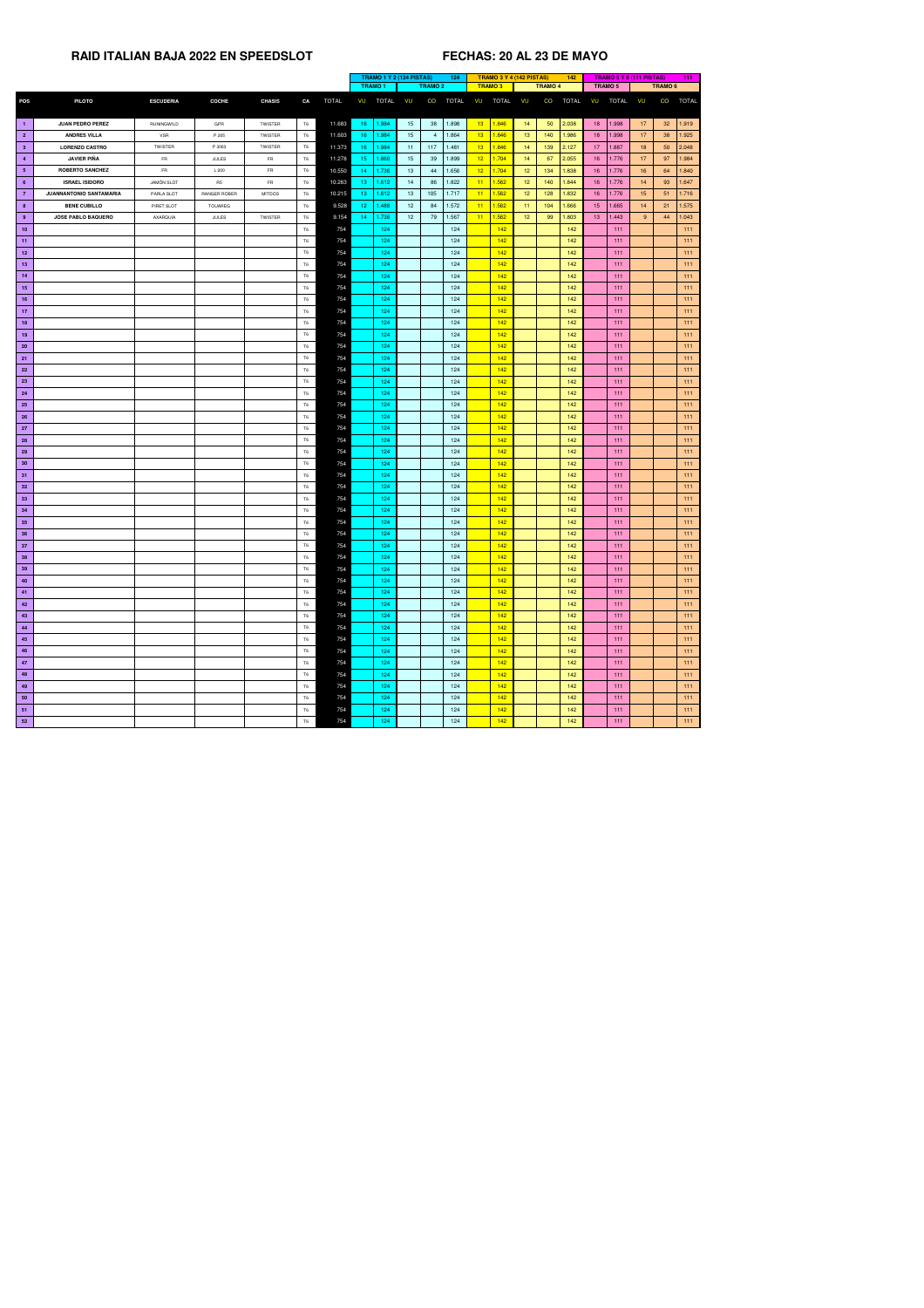|                 |                            |                      |              |               |            |              |               |              | <b>TRAMO 1 Y 2 (124 PISTAS)</b> | 124                |                |               | TRAMO 3 Y 4 (142 PISTAS) | 142   |                 |          | TRAMO 5 Y 6 (111 PISTAS) |         | 111          |
|-----------------|----------------------------|----------------------|--------------|---------------|------------|--------------|---------------|--------------|---------------------------------|--------------------|----------------|---------------|--------------------------|-------|-----------------|----------|--------------------------|---------|--------------|
|                 |                            |                      |              |               |            |              | <b>TRAMO1</b> |              |                                 | <b>TRAMO 2</b>     |                | <b>TRAMO3</b> | <b>TRAMO 4</b>           |       | TRAMO 5         |          |                          | TRAMO 6 |              |
| <b>POS</b>      | <b>PILOTO</b>              | <b>ESCUDERIA</b>     | <b>COCHE</b> | <b>CHASIS</b> | CA         | <b>TOTAL</b> | VU            | <b>TOTAL</b> | VU                              | CO<br><b>TOTAL</b> | VU             | TOTAL VU      | CO                       | TOTAL | VU              | TOTAL VU |                          | CO      | <b>TOTAL</b> |
| $-1$            | <b>ANTONIO MARTINEZ</b>    | TRAMPARAID           | PORSCHE 959  | SCALEAUTO     | CR         | 8.557        | $11 -$        | 1.364        | 11                              | 52<br>1.416        | 9              | 1.278         | 9<br>136                 | 1.414 | 14              | 1.554    | 13                       | 88      | 1.531        |
| $\overline{2}$  | <b>ANDRES VILLEGAS</b>     | SLOT 3D              | PANDA        | <b>MITOOS</b> | CR         | 8.353        | $11 -$        | 1.364        | $11 -$                          | 1.379<br>15        | 9              | 1.278         | 10 <sup>°</sup><br>59    | 1.479 | 13 <sup>7</sup> | 1.443    | 12 <sub>1</sub>          | 78      | 1.410        |
| 3 <sup>1</sup>  | <b>JOSE MANUEL MERCHAN</b> | <b>MERCHAN SPORT</b> | PORSCHE 959  | <b>MITOOS</b> | CR         | 7.708        | $11 -$        | 1.364        | 8 <sup>1</sup>                  | 39<br>1.031        | $\overline{7}$ | 994           | 9<br>129                 | 1.407 | 12 <sup>7</sup> | 1.332    | 14                       | 26      | 1.580        |
| $\overline{4}$  |                            |                      |              |               | CR         | 754          |               | 124          |                                 | 124                |                | 142           |                          | 142   |                 | 111      |                          |         | 111          |
| 5 <sub>5</sub>  |                            |                      |              |               | CR         | 754          |               | 124          |                                 | 124                |                | 142           |                          | 142   |                 | 111      |                          |         | 111          |
| $6\overline{6}$ |                            |                      |              |               | CR         | 754          |               | 124          |                                 | 124                |                | 142           |                          | 142   |                 | 111      |                          |         | 111          |
| $\overline{7}$  |                            |                      |              |               | CR         | 754          |               | 124          |                                 | 124                |                | 142           |                          | 142   |                 | 111      |                          |         | 111          |
| 8 <sup>1</sup>  |                            |                      |              |               | CR         | 754          |               | 124          |                                 | 124                |                | 142           |                          | 142   |                 | 111      |                          |         | 111          |
| 9               |                            |                      |              |               | CR         | 754          |               | 124          |                                 | 124                |                | 142           |                          | 142   |                 | 111      |                          |         | 111          |
| 10              |                            |                      |              |               | CR         | 754          |               | 124          |                                 | 124                |                | 142           |                          | 142   |                 | 111      |                          |         | 111          |
| 11              |                            |                      |              |               | ${\sf CR}$ | 754          |               | 124          |                                 | 124                |                | 142           |                          | 142   |                 | 111      |                          |         | 111          |
| 12              |                            |                      |              |               | CR         | 754          |               | 124          |                                 | 124                |                | 142           |                          | 142   |                 | 111      |                          |         | 111          |
| 13              |                            |                      |              |               | CR         | 754          |               | 124          |                                 | 124                |                | 142           |                          | 142   |                 | 111      |                          |         | 111          |
| 14              |                            |                      |              |               | CR         | 754          |               | 124          |                                 | 124                |                | 142           |                          | 142   |                 | 111      |                          |         | 111          |
| 15              |                            |                      |              |               | ${\sf CR}$ | 754          |               | 124          |                                 | 124                |                | 142           |                          | 142   |                 | 111      |                          |         | 111          |
| 16              |                            |                      |              |               | CR         | 754          |               | 124          |                                 | 124                |                | 142           |                          | 142   |                 | 111      |                          |         | 111          |
| 17 <sub>2</sub> |                            |                      |              |               | CR         | 754          |               | 124          |                                 | 124                |                | 142           |                          | 142   |                 | 111      |                          |         | 111          |
| 18              |                            |                      |              |               | CR         | 754          |               | 124          |                                 | 124                |                | 142           |                          | 142   |                 | 111      |                          |         | 111          |
| 19              |                            |                      |              |               | CR         | 754          |               | 124          |                                 | 124                |                | 142           |                          | 142   |                 | 111      |                          |         | 111          |
| 20 <sub>2</sub> |                            |                      |              |               | CR         | 754          |               | 124          |                                 | 124                |                | 142           |                          | 142   |                 | 111      |                          |         | 111          |
| 21              |                            |                      |              |               | CR         | 754          |               | 124          |                                 | 124                |                | 142           |                          | 142   |                 | 111      |                          |         | 111          |
| 22              |                            |                      |              |               | CR         | 754          |               | 124          |                                 | 124                |                | 142           |                          | 142   |                 | 111      |                          |         | 111          |
| 23              |                            |                      |              |               | CR         | 754          |               | 124          |                                 | 124                |                | 142           |                          | 142   |                 | 111      |                          |         | 111          |
| 24              |                            |                      |              |               | CR         | 754          |               | 124          |                                 | 124                |                | 142           |                          | 142   |                 | 111      |                          |         | 111          |
| 25              |                            |                      |              |               | CR         | 754          |               | 124          |                                 | 124                |                | 142           |                          | 142   |                 | 111      |                          |         | 111          |
| <b>26</b>       |                            |                      |              |               | CR         | 754          |               | 124          |                                 | 124                |                | 142           |                          | 142   |                 | 111      |                          |         | 111          |
| 27              |                            |                      |              |               | CR         | 754          |               | 124          |                                 | 124                |                | 142           |                          | 142   |                 | 111      |                          |         | 111          |
| 28              |                            |                      |              |               | CR         | 754          |               | 124          |                                 | 124                |                | 142           |                          | 142   |                 | 111      |                          |         | 111          |
| 29              |                            |                      |              |               | CR         | 754          |               | 124          |                                 | 124                |                | 142           |                          | 142   |                 | 111      |                          |         | 111          |
| 30 <sub>o</sub> |                            |                      |              |               | CR         | 754          |               | 124          |                                 | 124                |                | 142           |                          | 142   |                 | 111      |                          |         | 111          |
| 31              |                            |                      |              |               | CR         | 754          |               | 124          |                                 | 124                |                | 142           |                          | 142   |                 | 111      |                          |         | 111          |
| 32 <sub>2</sub> |                            |                      |              |               | CR         | 754          |               | 124          |                                 | 124                |                | 142           |                          | 142   |                 | 111      |                          |         | 111          |
| 33 <sup>°</sup> |                            |                      |              |               | CR         | 754          |               | 124          |                                 | 124                |                | 142           |                          | 142   |                 | 111      |                          |         | 111          |
| 34              |                            |                      |              |               | CR         | 754          |               | 124          |                                 | 124                |                | 142           |                          | 142   |                 | 111      |                          |         | 111          |
| 35 <sub>5</sub> |                            |                      |              |               | CR         | 754          |               | 124          |                                 | 124                |                | 142           |                          | 142   |                 | 111      |                          |         | 111          |
| 36              |                            |                      |              |               | CR         | 754          |               | 124          |                                 | 124                |                | 142           |                          | 142   |                 | 111      |                          |         | 111          |
| 37              |                            |                      |              |               | CR         | 754          |               | 124          |                                 | 124                |                | 142           |                          | 142   |                 | 111      |                          |         | 111          |
| 38              |                            |                      |              |               | CR         | 754          |               | 124          |                                 | 124                |                | 142           |                          | 142   |                 | 111      |                          |         | 111          |
| 39              |                            |                      |              |               | CR         | 754          |               | 124          |                                 | 124                |                | 142           |                          | 142   |                 | $111$    |                          |         | 111          |
| 40              |                            |                      |              |               | CR         | 754          |               | 124          |                                 | 124                |                | 142           |                          | 142   |                 | 111      |                          |         | 111          |
| 41              |                            |                      |              |               | CR         | 754          |               | 124          |                                 | 124                |                | 142           |                          | 142   |                 | 111      |                          |         | 111          |
| 42              |                            |                      |              |               | CR         | 754          |               | 124          |                                 | 124                |                | 142           |                          | 142   |                 | 111      |                          |         | 111          |
| 43              |                            |                      |              |               | CR         | 754          |               | 124          |                                 | 124                |                | 142           |                          | 142   |                 | 111      |                          |         | 111          |
| 44              |                            |                      |              |               | CR         | 754          |               | 124          |                                 | 124                |                | 142           |                          | 142   |                 | 111      |                          |         | 111          |
| 45              |                            |                      |              |               | CR         | 754          |               | 124          |                                 | 124                |                | 142           |                          | 142   |                 | 111      |                          |         | 111          |
| 46              |                            |                      |              |               | CR         | 754          |               | 124          |                                 | 124                |                | 142           |                          | 142   |                 | 111      |                          |         | 111          |
| 47              |                            |                      |              |               | CR         | 754          |               | 124          |                                 | 124                |                | 142           |                          | 142   |                 | 111      |                          |         | 111          |
| 48              |                            |                      |              |               | CR         | 754          |               | 124          |                                 | 124                |                | 142           |                          | 142   |                 | 111      |                          |         | 111          |
| 49              |                            |                      |              |               | CR         | 754          |               | 124          |                                 | 124                |                | 142           |                          | 142   |                 | 111      |                          |         | 111          |
| 50              |                            |                      |              |               | CR         | 754          |               | 124          |                                 | 124                |                | 142           |                          | 142   |                 | 111      |                          |         | 111          |
| 51              |                            |                      |              |               | CR         | 754          |               | 124          |                                 | 124                |                | 142           |                          | 142   |                 | 111      |                          |         | 111          |
| 52              |                            |                      |              |               | ${\sf CR}$ | 754          |               | 124          |                                 | 124                |                | 142           |                          | 142   |                 | 111      |                          |         | 111          |